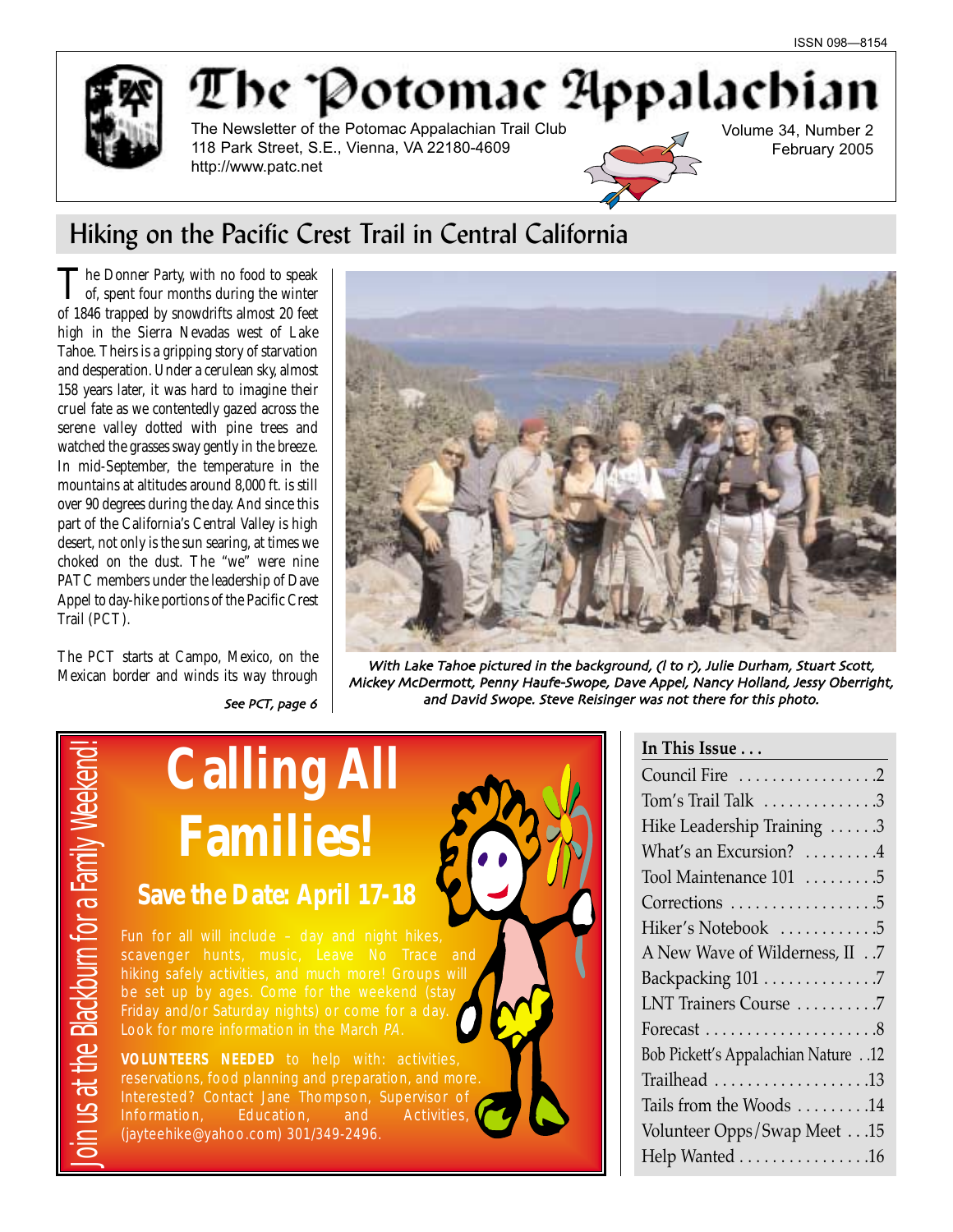# Council Fire

The Potomac Appalachian Trail Club's regularly scheduled Council<br>meeting was held at Club Headquarters on Dec. 14, 2004. President Tom Johnson spoke on computer infrastructure changes, noting the club's Web site would now be run from headquarters.

## **Finance**

Treasurer Gerhard Salinger distributed the monthly budget report for November 2004. Council approved the proposed 2005 PATC operating budget.

## **Trails and Lands**

PATC Tract Manager Kyle Williams updated Council on the planned subdivision development in Clarke County, near the AT in the vicinity of Mt. Weather. Kyle and Lee Sheaffer continue to work with the county, seeking protection for the land and the trail.

Guest speaker Bob Jordan presented on trail-building efforts in the Honduras National Park system. He asked PATC to consider sponsoring winter workshops to teach trail-maintenance techniques. Supervisor of Trails Liles Creighton will continue to talk to Bob on possible PATC assistance.

## **Volunteerism**

*Membership:* Supervisor of Membership Susan Nelson submitted the membership report for Dec. 14, 2004, reporting membership stood at 6,551. Susan noted that membership losses were higher in 2003 than 2004, so membership attrition may be stabilizing.

*Risk Management:* Council approved a motion to establish a Risk Management Committee.

*AT Corridor Management:* Tom Lupp reported about the Dec. 6 meeting of the committee on how to maintain the open area of the Ovoka Tract. Tom also announced the search for a PATC overseer for the

# **DID YOU SEND AN E-MAIL?**

The good news is that we are making progress on the installation of a new computer system at our Headquarters, a feat long overdue. The bad news is that everything is not functioning at 100 percent. Unfortunately, if you were one of the hundreds to tried to send an e-mail to almost any address ending with patc.net in the past few weeks, chances are your message did not get delivered. Please try again.

.<br>ZABRIBARA ERRABA ERRA ERRA ERRA ERRA

Annapolis Rock Campground, also approval for the fence at Fox Gap is awaiting an archeological assessment.

*Shenandoah Mountain Rescue Group:* Peter Pennington reported that SMRG participated in several searches in December. The group has signed an agreement to continue to work with SNP. Members are in contact with rangers at Great Falls Park, Va., to develop a similar agreement. Peter briefly discussed upcoming changes for SMRG, which include expanding its membership.

*Shelters:* Henry Horn expressed a need for better planning for shelter replacement. This is something that can be done during the winter months. The Shelters Committee would also like to develop an online map for shelters, with accompanying driving directions. Henry reported Scouts built four tent pads at Rocky Run Shelter.

The December Council meeting was attended by nine club officers, nine committee chairs, two chapter representatives, one section representatives, one staff member, and five other club members. ❏

*—Georgeann Smale, Secretary*

A BARA A BARA A BARA

## HOW TO CONTACT US: HEADQUARTERS, SALES, CABIN RESERVATIONS, AND MEMBERSHIP INFORMATION

RESERVED BEGYNNING ST

24-hr. Activities Tape #: 703/242-0965

Address: 118 Park Street, S.E., Vienna, VA 22180 Hours: Monday through Thursday, 7:00 p.m. to 9:00 p.m. **Phone #:** 703/242-0315 **and Thursday and Friday 12 noon to 2 p.m.**<br>24-hr. Activities Tape #: 703/242-0965 **Facsimile #:** 703/242-0968

To receive an information packet: Extension 10 Club e-mail: info@patc.net Club President (leave a message), Tom Johnson: Extension 40 World Wide Web URL: www.patc.net

# STAFF: DURING REGULAR BUSINESS HOURS

Director of Administration: Wilson Riley (Ext. 11) e-mail: Wriley@patc.net Trails Management Coordinator: Heidi Forrest (Ext. 12) e-mail: hforrest@patc.net Business Manager: Monica Clark (Ext. 15) e-mail: mclark@patc.net Membership/Cabin Coordinator: Pat Fankhauser (Ext. 17) e-mail: pfankhauser@patc.net Sales Coordinator: Maureen Estes (Ext. 19) e-mail: mestes@patc.net

# *Potomac Appalachian*

**Chief Editor:** Linda Shannon-Beaver, PA@patc.net **Features Editor:** Joanne Erickson **Forecast Editor:** Vince Ferrari, PA-Forecast@patc.net

# Club Officers and chairs contact info:

www.patc.net/about/contact.html or call the main club phone number. Contact list published twice annually in the PA.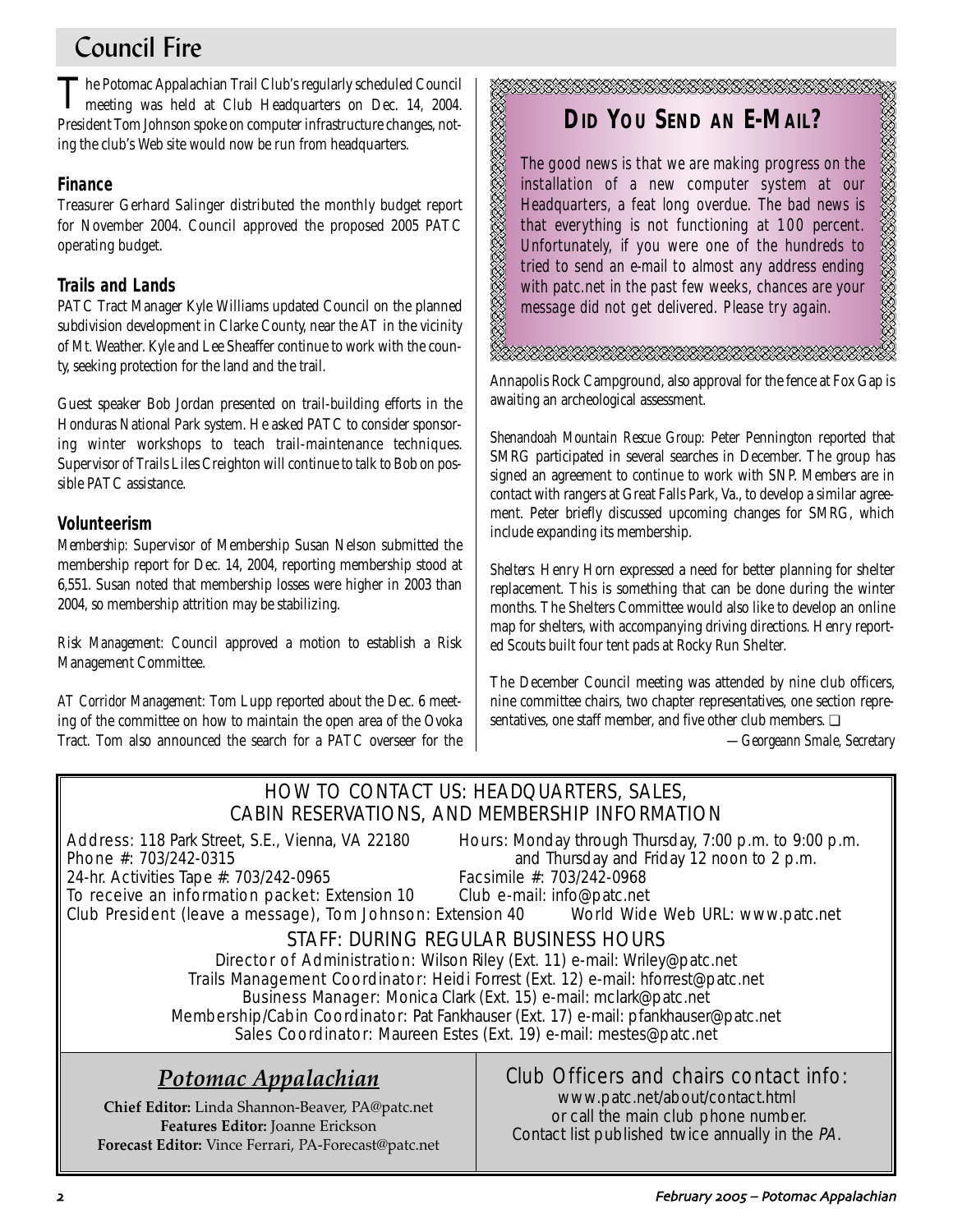# Tom's Trail Talk – The Usual Suspects ...

On the Tuesday evening before the annual meeting in November I<br>was sitting in the Club Headquarters signing service awards. There was a stack of 150, with promises of more to come. I was looking forward to terminal writer's cramp, but it was a rewarding job. We were giving service awards to more people than many trails clubs have membership. In a way, these people represent the more than 1,000 active PATC volunteers.

As I turned over page after page, it occurred to me that I knew almost all these people, either personally or by reputation. They comprised all the usual suspects. I was seeing Karen Brown, Ed Brimberg, Chris Brunton, Liles Creighton, Bruce Glendening, Charlie Graf, Carol Niedzialek, Dave Pierce, Phil Paschall, Jim Peterson, Linda Shannon-Beaver, Lee Sheaffer, and on and on. Every Council member was on the list, and every district manager, and those awards are well deserved. Anyone who takes on a leadership role like that will be devoting significant chunks of time to PATC business.

It was no mystery to me why these folks were getting service awards. They get service awards every year. They make the club run. Without them we would cease to exist. They maintain our trails, repair our cabins, build our shelters, maintain our computers, staff the sales desk, keep our archives, make our maps, and sharpen our tools. And they provide the leadership to keep the rest of us going.

A few names were new to me. What, for instance, did Sam Schmuck (or Joe Blow) do to get a service award? I was curious to find out the stories behind those unknown people. They all did something, and it was evidently beyond what the typical volunteer would normally do. Are they new to the club? What do they see in it? They are not out there working so they can get a service award, which is a piece of paper that won't even buy you a cup at Starbucks. Each one must have an interesting story to tell. All you folks who got service awards could e-mail me so that I would know what you did last year and why you were out there doing it. But that is not the point of this column.

Everyone in a club leadership position incurs an obligation to keep recruiting new people. The longer-range future of PATC probably rides on that 15 percent of the people whose names I didn't recognize. Through a filtering process that is still mysterious to me, some of them will continue on, and a smaller number will eventually take on leadership roles of their own.

Trail clubs – and this isn't just PATC, it seems to be true of trail clubs nationwide – tend to attract older people – people who have already been through child-rearing and are embarking on the next phase of their lives. We do have some exceptions, families like the Langs and the Sheaffers who begin at an earlier age and bring the kids into the mix. But generally we have a geriatric problem. We must recruit from an older population, and we must constantly refresh the group as some of us get too old to get out on the trail anymore. Everyone in a leadership position should have as a goal the recruitment of at least one long-term PATC volunteer every year. It helps maintain the health of the club.

And it is your exit strategy. ❏

*—Tom Johnson*



**HOLD THOSE HOODLUMS BACK!** Hoodlum's Oktoberfest weekend is always productive. Above, Dick Dugan and George Walters plan the next Hoodlum weekend. Photo by Wayne Limberg.

# PATC Trail Patrol **Presents Hike Leadership Training** March 5 and 6, 2005

The Trail Patrol is hosting a Hike Leadership Training course on March 5 and 6 at the PATC HQ. The two-day course uses classroom and hands-on instruction to teach participants the essential skills for leading safe, enjoyable hikes with minimal environmental impact.

The topics to be covered include: Medical Emergencies, Planning, Personal Equipment, Leave No Trace, Leadership Skills, Standard Procedures, Emergency Procedures, and Navigation and Map Reading.

For more information, contact Greg Howell (TPHLT@patc.net) 571/215-1412.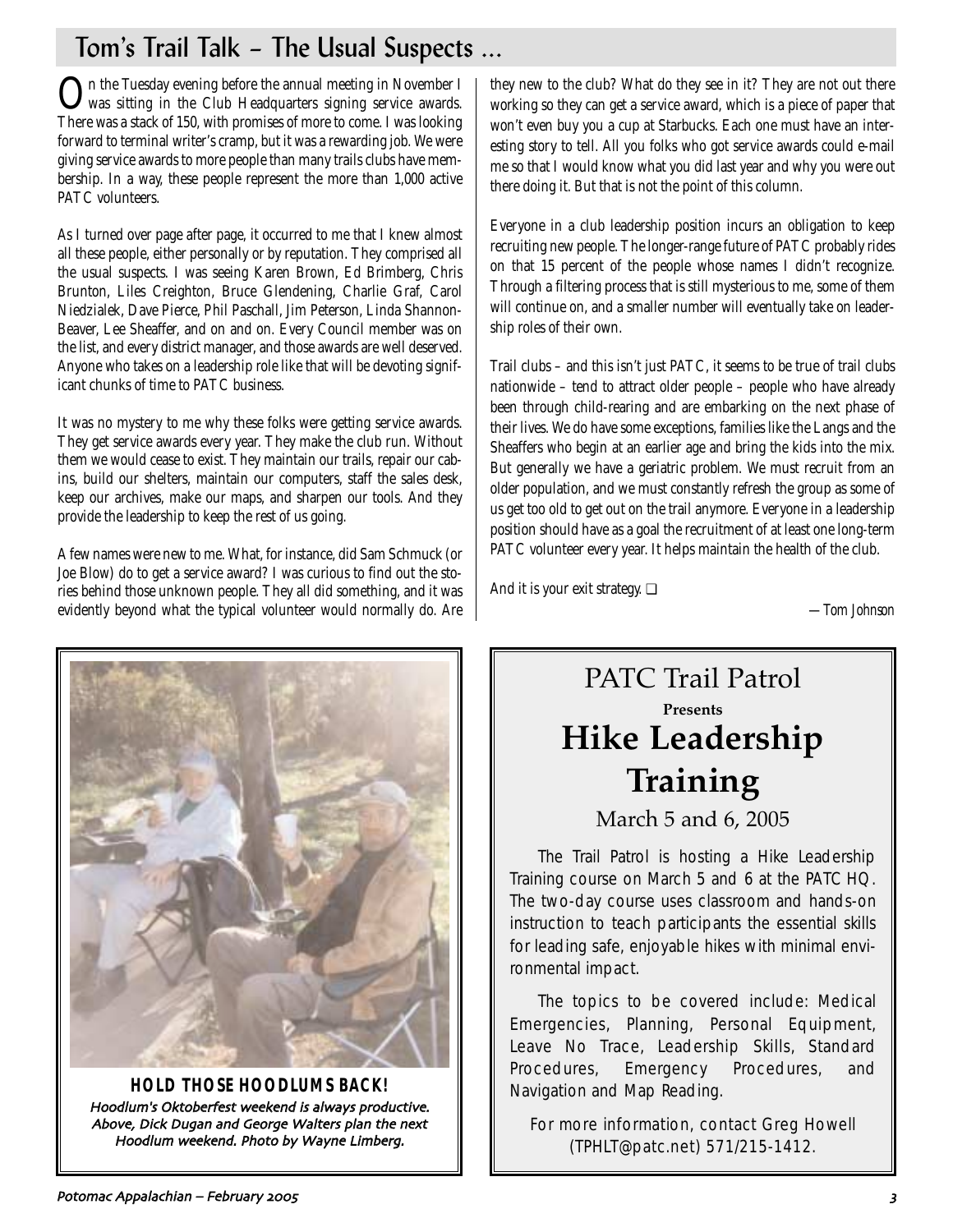# So, Just What is an Excursion? Steps for Planning

*Editor's Note: The feature article in this month's PA (page 1) is an example of a PATCsponsored excursion. Each month we receive a variety of submissions, especially for the Forecast, some of which must be approved before being published. So just what governs whether an event must be approved before being advertised? Read on and find out.* 

PATC sponsors excursions with the goals of encouraging outdoor activities, outreach to the community, and providing a service to club members.

An excursion is defined in two forms: a.) as an excursion beyond a day's drive or outside PATC's jurisdiction – Pennsylvania, West Virginia, Virginia, Maryland, the District of Columbia, Delaware – but inside the contiguous 48 states, and b.) as an excursion outside the contiguous 48 states. Planning for an excursion is more elaborate than for a local outing, financing can be a major concern, and transportation must be arranged in advance. When an excursion is to be arranged, plans for it must be submitted for approval prior to actual departure: six months for an excursion outside the contiguous 48 states and a minimum of three months for all excursions requiring air transportation.

## **Responsibilities of the Excursion Organizer**

Only a member of PATC may organize and offer a PATC-sponsored excursion.

An excursion proposal must be submitted to the sponsoring section or committee. This will contain the location of the excursion, dates, departure points, transportation arrangements, visa and inoculation requirements, accommodations, financing, refund and cancellation policies, travel agent to be employed (if any), maximum group size, participant qualifications, equipment needed, and experience and qualifications of the organizer. The organizer will indicate any renumeration he or she is receiving (free seat, discounted hotel room, etc.). The sponsoring committee or section reserves the right to make any extra requirement it deems necessary. If approved, the proposal will be sent on to the Executive Committee for final approval.

The excursion organizer will set up the trip arrangements according to the agreed-upon plan. The organizer will advertise in the *Potomac Appalachian* and take applications as the organizer would normally do for a local outing.

The organizer will require that all participants be club members.

For excursions outside the contiguous 48 states, full comprehensive insurance will be required of all participants. For all excursions all participants will be responsible for their own insurance and sign accordingly in the waiver. The excursion organizer may seek group rates through a travel agent or directly with the insurance company to lessen the cost to participants. Neither the excursion organizer nor PATC will be responsible for trip liability or cancellation.

All refund and cancellation policies and dates must be established by the excursion organizer for the trip and made explicit when participants sign up. These policies will further note if any refunds will be made for any registrants who cancel after a specified date.

The organizer will require that all participants sign a waiver of PATC's liability for the trip as follows:

## **PATC Excursion Liability Waiver**

The participant is aware that there are certain risks of injury or death that may occur on the trip. Hiking, skiing, and mountaineering are strenuous activities and involve a certain amount of risk. These activities and traveling to and from destinations may involve exposure to the forces of nature and to possible accident or illness in remote places without available medical facilities. It is up to the participant to make the final judgment as to his or her own suitability for any PATC activity or excursion and for his or her willingness to take risks.

The participant affirms that he or she is a member of PATC.

Participation in the excursion amounts to the participant's agreement to assume all risks and liabilities related to or resulting from all club hikes and excursions. The participant acknowledges that he or she is aware of those risks and is willing to accept those risks and further acknowledges that he or she is responsible for his or her own safety and insurance coverage. The participant of an excursion outside the contiguous 48 states confirms that he

or she has obtained full comprehensive insurance coverage for the excursion. By participation in this excursion, the participant agrees not to hold PATC or any of its leaders, officers, or representatives liable for any injury, loss, or damage to himself or herself or members of his or her family, pets, or property arising from a consequence of the excursion.

Prior to departure, the excursion organizer will report that all requirements have been met and give the PATC staff contact person a list of all participants, signed liability waivers, and emergency contact numbers, final itinerary, and flight information in case of emergency.

At the conclusion of the trip, a final report will be made including the list of participants, budgeting information (including complete accounting of trip or administrative expenses incurred and moneys collected from participants to cover such costs), the itinerary (including deviations, if any, during the trip), advertising, any trouble spots, a final assessment, points of contact, tour operators, and vendor businesses and travel agents used in establishing the trip.

## **Responsibilities of PATC**

Upon receipt of the excursion proposal, the sponsoring section or committee will either deny or give approval, and then forward the proposal to the Executive Committee where it will be vetoed or approved.

PATC will consider approval of the excursion based on the quality of the proposal and the experience and qualifications submitted by the organizer.

PATC will provide the excursion organizer a list of club contact persons and telephone numbers for emergency use during the trip.

PATC will maintain a file containing the final reports submitted by excursion organizers as well as the participant list, emergency contact numbers, itinerary, and insurance and flight information required. These reports contain valuable information and could be used as a pattern for other excursion organizers. PATC will maintain records of the activities and participants for liability protection. ❏

*—Hikes Committee*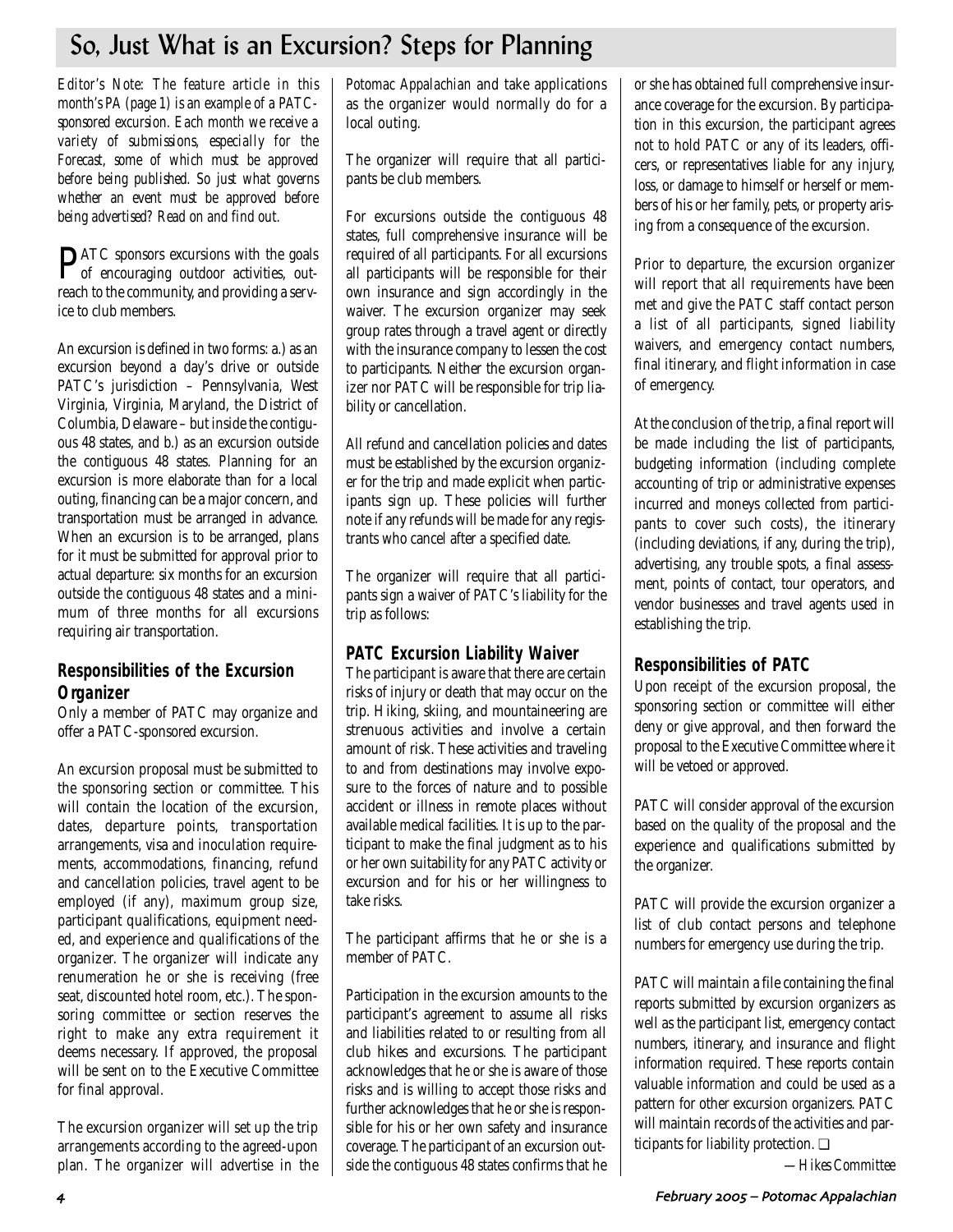# Tool Maintenance 101

Tool time! It is indeed that time of the year when we must get our outdoor tools ready, whether for garden or trail work!

For trail tools and others made of ferrous metal, one should adapt Genesis 3:19 and say, "Rust thou art, and unto rust shalt thou return." Truer words were never spoken, but it is still the nemesis of any Naval officer or any other service branch member who has had tons of ferrous metal on his watch!

The challenge to trail workers and ordinary homeowners during the off-season is to pre-

> serve these tools in which they and PATC have invested funds and to repair any deterioration that has already occurred.

Trail tools could be stashed overnight in a work-camp environment (hopefully under cover) without serious consequences, but longer-term storage requires more careful preparation.

All dirt and superficial rust must be removed from the metal parts with a wire brush and simple washing – in a nearby stream if that is the only source of water available. The wire brush will work on tools that have been stored for too long and gotten rusty.

Lacking a wire brush, ordinary use would help to remove some of the rust. Just stick the tool into the ground or whatever! A flat or

# Corrections

Oh boy, do we have a lot of apologizing to do this month (and not a little pie in the face). Not all were the fault of your dedicated newsletter staff, but a couple were. Let's just group the errors by category:

## **Wrong Award**

The Bud Hyland award was actually given to George Swett. Our first source for news from the Annual Meeting sent incorrect information. We sincerely apologize to not only George, but also to Mike Kennedy for erroneously publishing his name as the recipient of the award.

> **Spelling Errors** Lucas Woods Dave Jordahl

round file would help to sharpen up cutting edges as needed.



Prior to storage, unpainted metal parts need to be coated with oil. Any grade of oil is better than none. Application could be done with a small rag or something similar. WD-40 and other spray lubricants are sometimes used.

For serious rust removal problems, a reducing agent like Naval jelly would be effective. However, it is a caustic substance that includes phosphoric acid, and rubber gloves or other protective measures are required. Follow the instructions on the container.

Rust-Oleum and similar products can provide a layer of more permanent protection once the rust is removed, but it is subject to chip-

ping and flaking over time. It is available in the classic satin black, but also in hunter green or Navy blue if those are your favorite colors!

As for the hardwood handles, try using some sandpaper (around 300 grade) and then some linseed oil.

> All of these ingredients are available at your local big-box hardware retailers, and probably at the Mom and Pop stores as well. ❏ *—Lloyd MacAskill*



**Missing Awards** Falling into the same

category as the wrong award, there were a few service awards given which did not make it onto the original Annual Dinner program. These recipients of Service Awards are:

> Jim Denham Richard Vetland Pam Williams

## **New Treasurer**

Joseph T. (Mickey) McDermott, past vice president of volunteerism, has recently stepped up to serve as the new treasurer, making the position no longer vacant.



# *Hiker's Notebook*

**Common Name:** Wintergreen, checkerberry, boxberry, mountain tea, teaberry

**Scientific Name:** Gaultheria procumbens

**Potpourri:** Oil of wintergreen is a recognized medicinal in the United States pharmacopoeia. The primary active ingredient of the oil, methyl salicyclate, is closely related to acetylsalicyclic acid, popularly known as aspirin. The ingredients are also similar in the deleterious effects of overdose. Aspirin can be fatal in dosages as low as 10 grams (about 30 tablets). Wintergreen oil, though less ubiquitous, can kill with only about three grams.

Native Americans used wintergreen leaves to make a tea to treat aches and pains from any of a variety of ailments, including arthritis, rheumatism, lumbago, and gout. Early colonists adopted this practice, and wintergreen became an official medicine for arthritis in 1820. Making wintergreen tea requires that the leaves be soaked in water for 12 to 24 hours since the volatile oil is the result of fermentation, which requires this amount of time for the chemical reaction to proceed.

Wintergreen oil's pleasant aroma and taste. combined with its pain-killing attributes, made it a prime ingredient of patent medicines of the late 19th century. Factory distilling of wintergreen oil created a supply that was used as a flavoring for chewing gum, breath fresheners, candy, and root beer. Its therapeutic attributes as a skin lotion resulted in its use not only as a liniment, but as a treatment for leather to make it pliable for book-binding. Since it takes about a ton of wintergreen leaves to make a pound of oil, most commercial production today is a synthetic form made with twigs from birch trees. ❏

*—William Needham*

*Visit the Hiker's Notebook Web site at: www.mwrop.org/W\_Needham/h\_notebook.html*

Potomac Appalachian – February ,../ /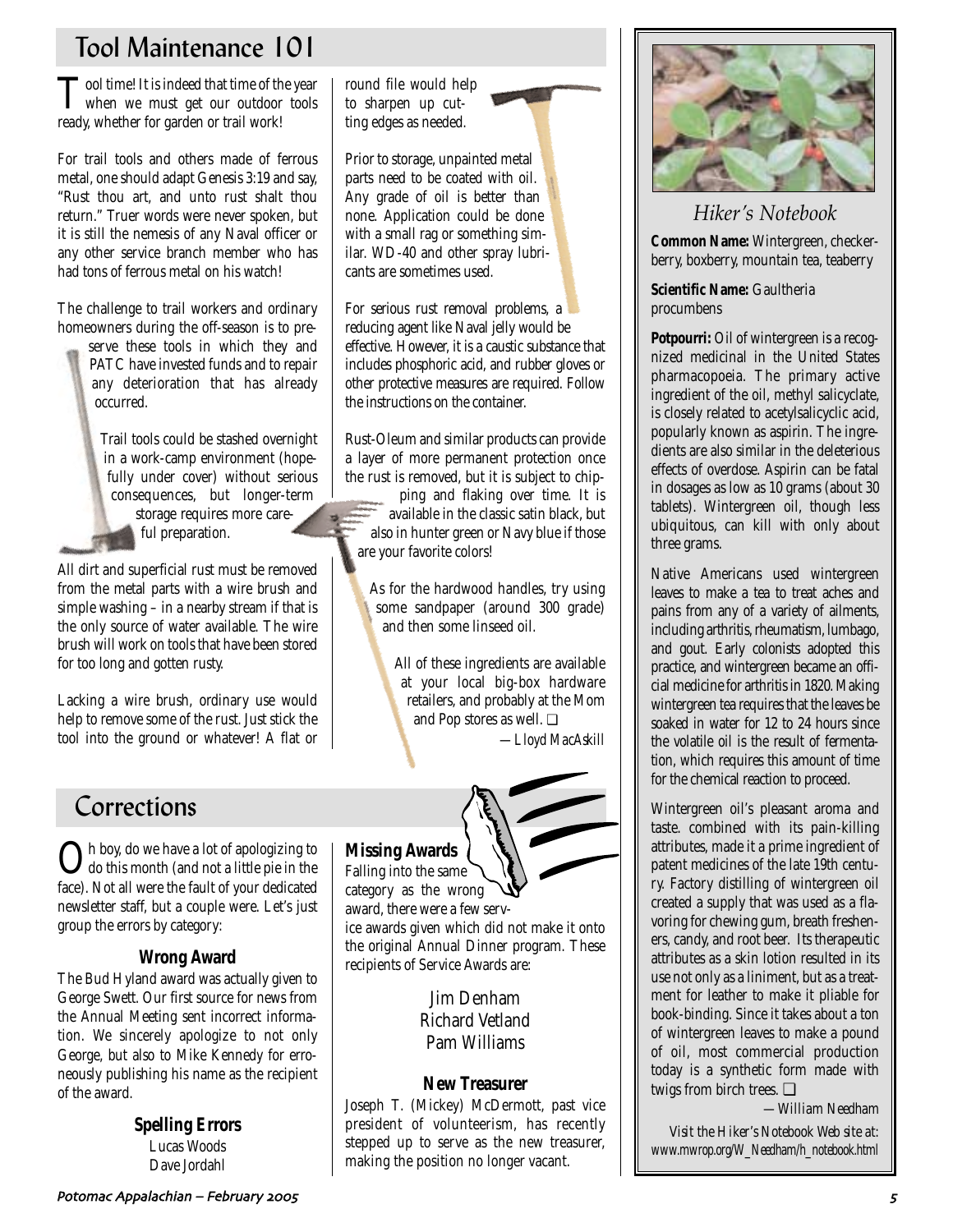### PCT, from page 1

the Mojave Desert; the Sierra Nevadas; Yosemite; the Cascades, including Mt. Hood; the Columbia River Gorge; and the Northern Cascades and ends at the Canadian border over 2,650 miles of scenic trail later. During six days in September 2004, we managed to hike 50 miles of the trail in the California's Central Valley near Lake Tahoe.

## **Setting Out**

The first half of the trip, or the first three days, we hiked southwest of Lake Tahoe in high desert terrain. Our first hike started from Carson Pass, discovered by John Fremont and Kit Carson in 1849 and for many years, especially in winter, the main gateway from the East to California. The dry, sandy trail, at elevations well over 8,500 ft., covered an austere terrain of towering granite outcropping and volcanic rock punctuated with desert scrub. With the temperature in the 90s, not a cloud in the sky, hardly a tree in sight, and plenty of dust, the nine-mile hike was a good one for acclimation. At the end of the day, we weren't surprised when our stalwart sweep reported, rather dryly, that after lunch we'd been followed by a vulture.

Although we were on vacation and thought we had left commuting in Washington, getting to and from the trail sometimes involved driving an hour or more. Negotiating our morning departure went something like, "We'll leave at 8:00 sharp, so be at the van by 7:45." Since all of the hikes were linear, requiring shuttling the van from the trailhead to the pick-up point, our group fine-tuned its communication skills and mapreading abilities. One person's temporary puzzlement, as evidenced by: "Is this an old map, because I don't see the road?" was made up for by having really good trail leaders. Overheard on more than one occasion was this exchange between navigator and driver: "You want to go east." And the driver responded, "I thought this was east."

Each hike was distinct and memorable for the diversity of the landscape. On the second day, we started our 10-mile hike at Gardener Meadow and spent the day climbing sagebrush slopes to a ridge and into Noble Canyon. Then on to another ridge dotted with junipers and into Bull Canyon. According to the section description from our guide book, "This hike entailed first a climb of nearly 1,000 ft. and subsequent descent of 630 ft. without mention of the little ups and downs in between." We all agreed this was an understatement.

## **Pines in the Picture**

The next day we hiked the more forested Desolation Trail, which offered spectacular views of Emerald Bay and Lake Tahoe and introduced us to some of the many pine trees of the area, including Jeffrey



Our leader, Dave Appel, and the author of the article, Nancy Holland.



The ranger station at Carson Pass, (I to r), Dave Appel, Jessy Oberright, Steve Reisinger, David Swope, Nancy Holland, Penny Hauffe-Swope, Stuart Scott, Mickey McDermott, Julie Durham.

pine, which smells just like butterscotch; cedar; and whitebark pine. The trail descriptions teased our imagination with terms such as "granitic nodes," "lakelet," and "stringer."

On the second part of our trip, we stayed in the shadow of the Sierra Buttes in Sierra City, Calif., population 250. Hiking on this part of the PCT at the lower elevations was through more forested areas. In fact, there was ample evidence of logging, with patches filled with trees clearly planted to replace the ones that were cut down. The trails continued to be challenging without being overwhelming and were replete with awesome views; striking scenery; and vistas of mountain lakes, canyons, and waterfalls. Most days we had the trails entirely to ourselves, so much so that walking along a ridge as the autumn sun cast a bronze glow to the dead, dried leaves of the tobacco bushes, we felt at one with the hawk we saw gliding effortlessly over the valley.

The negotiations over our departure time had gone from "We'll leave at 7:15 but be at the van by 7:00," to a rather ambitious, "Let's leave at 7:00." We were about one-quarter of a mile from the Sierraville Motel one morning, congratulating ourselves on getting on the road so early, when a shout came from the back of the van, "Hey wait! I forgot my boots!" Thereafter, we left at 7:30.

## **Scary Summit**

For many, the highlight of the trip was the hike to the Sierra Buttes Lookout. We started at the Packer Lake trailhead, elevation 7,000 ft., and climbed, ever so resolutely, the three miles to the Sierra Butte Lookout, elevation 8,589 ft. The final climb up 170 steps on a "steep, airy ladder" to the summit, which is so small that the iron-grating deck juts out into space, is not for the faint of heart. However, the stunning views are well worth it.

Many thanks to Dave Appel for organizing the trip and for his able leadership. The accommodations were more than satisfactory. Each hike brought its own delight. What the group lacked in the way of botanical and geologic expertise was more than made up for by wit and good humor. Should you be contemplating hiking the PCT, we recommend "Pacific Crest Trail" by Jeffrey Shaeffer and "Day Hikes on the PCT" by George and Patricia Semb.

On a final note, Dave is organizing a trip to the Wind River Mountains in Wyoming in July or early August 2005. You can contact him at dwappel@netnet.net for more details. ❏

*—Nancy Holland*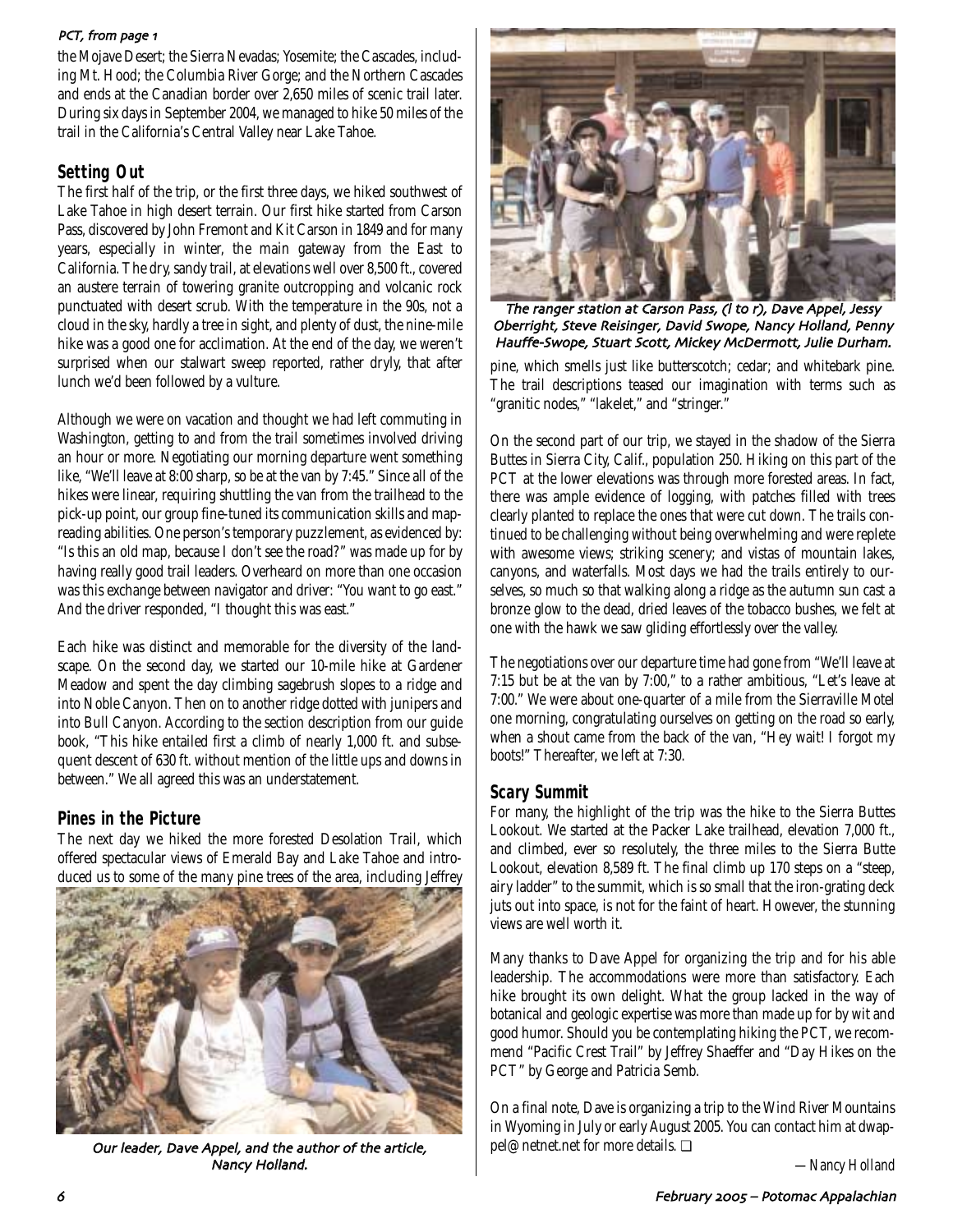# A New Kind of Wilderness Proposal – Part II

*This is the second of three articles about the new wave of wilderness proposals developed by citizen groups in PATC's region as a means of protecting roadless areas of the national forests. The current protection is by management prescription in land use plans, which can be changed by administrators. The designation of an area as wilderness is done by an act of Congress and can be changed only by another act of Congress.*

# **West Virginia**

PATC members have long been active in seeking protection for road-less areas in the Monongahela National Forest, W. Va. Four of these gained wilderness protection in laws passed in 1975 and 1983: the Cranberry Wilderness, Dolly Sods, Laurel Fork, and Otter Creek. The protected areas, totaling 78,000 acres, represent less than nine percent of the Monongahela.

A re-study of the remaining roadless areas has been conducted by the West Virginia Wilderness Coalition, a newly formed campaign pooling the efforts of several West Virginia groups. Members identified areas that meet the criteria for wilderness designation, but lack permanent protection.

The proposed wilderness areas include expansions of the Cranberry and Dolly Sods and 12 new wilderness areas ranging in size from 3,000 to 24,000 acres. Among them are Roaring Plains (just south of Dolly Sods), Seneca Creek, Spice Run, and Cheat Mountain. The Seneca Creek Wilderness (24,000 acres) would protect most of Spruce Mountain north of Spruce Knob, the highest point in West Virginia. Cranberry would be expanded by 12,000 acres, making it one of the largest wilderness areas in the East, at 48,000 acres.

Potomac Appalachian Trail Club — Trail Patrol presents

# BACKPACKING 101 An Introductory Backpacking Course

Expand your enjoyment of the outdoors through the practice of backpacking. Provides basic instruction in equipment selection and use, information and techniques to enhance safety and comfort, and Leave No Trace methods to protect our fragile backcountry environment. Includes an overnight backpacking trip accompanied by experienced backpacking instructors. Designed for persons 18 years and older who have no prior backpacking experience, as well as former backpackers seeking to update their skills.

## **Introduction Night**

Mon., April 4, 7:30 p.m. – 9:30 p.m. Headquarters, 118 Park Street, SE, Vienna, Va.

## **Instructional Weekend**

April 9-10: 8:00 a.m. -7:00 p.m. Sat., 8:00 a.m. – 4:00 p.m. Sun. Prince William Forest Park, Triangle, Va. (Sat. overnight car camping in campground encouraged but not required)

## **Overnight Backpacking Trip**

April 30 – May 1 (Sat.– Sun.) Trip destination and times TBD

> Fee: \$75.00 for PATC Members; \$95.00 for Non-Members For more information, contact John Browne (TPBackpack@patc.net) 703/425-5645

The coalition is currently asking the West Virginia congressional delegation to introduce legislation for these wilderness proposals.

For further information, the West Virginia Wilderness Coalition's Web site can be found at www.wvwild.org (e-mail to info@wvwild.org, postal mail to PO Box 6, Masontown, WV 26542) or Friends of Allegheny Wilderness, www.pawild.org (e-mail to kjohnson@pawild.org, postal mail to 220 Center St., Warren, PA 16365). ❏

*—George Alderson, george7096@comcast.net* 

*George Alderson participated in PATC's wilderness study of Shenandoah NP in 1966, leading field studies of the Pass Mountain-Thornton Hollow area. He is retired from a career with the U.S. Bureau of Land Management and U.S. Environmental Protection Agency.*

# **Don't forget**

*The Club Headquarters will be closed on Presidents Day, Monday, Feb. 21. But our Web site will still be available for ordering items from the store. Go to www.patc.net.*

*Also, the PATC 2005, full-color calendar is available at www.patc.net/resources/PA. Download your copy now!*

Potomac Appalachian Trail Club — Trail Patrol Presents **Leave No Trace Trainers Course** April 11

This combination indoor classroom and outdoor field course is designed to enhance your understanding of Leave No Trace practices and ethics and to develop your confidence in teaching others about Leave No Trace. Through activities, field/classroom experience, and both formal and informal discussions, you will be challenged to develop your LNT skills and ethics. This is a fun class where all have a part in demonstrating the choices that can be made to minimize our impact on the land and our resources. It is hoped that graduates of this class will be willing to make LNT presentations to community groups when and if your schedule permits.

**Classroom:** Mon., April 11 - 7:30 p.m., PATC Headquarters, Vienna, Va.

**Weekend Field Program:** Sat. - Sun., April 16-17, SNP

**Cost:** \$35.00 for PATC Members, \$50.00 for Non-Members (Join PATC at the time of registration and get the member price!)

**Registration:** Send payment to PATC, LNT Trainers Course, 118 Park Street, SE, Vienna, VA 22180-4609.

**Information:** Mark Holland (TPLNT@patc.net) 540/636-3639 (mornings only).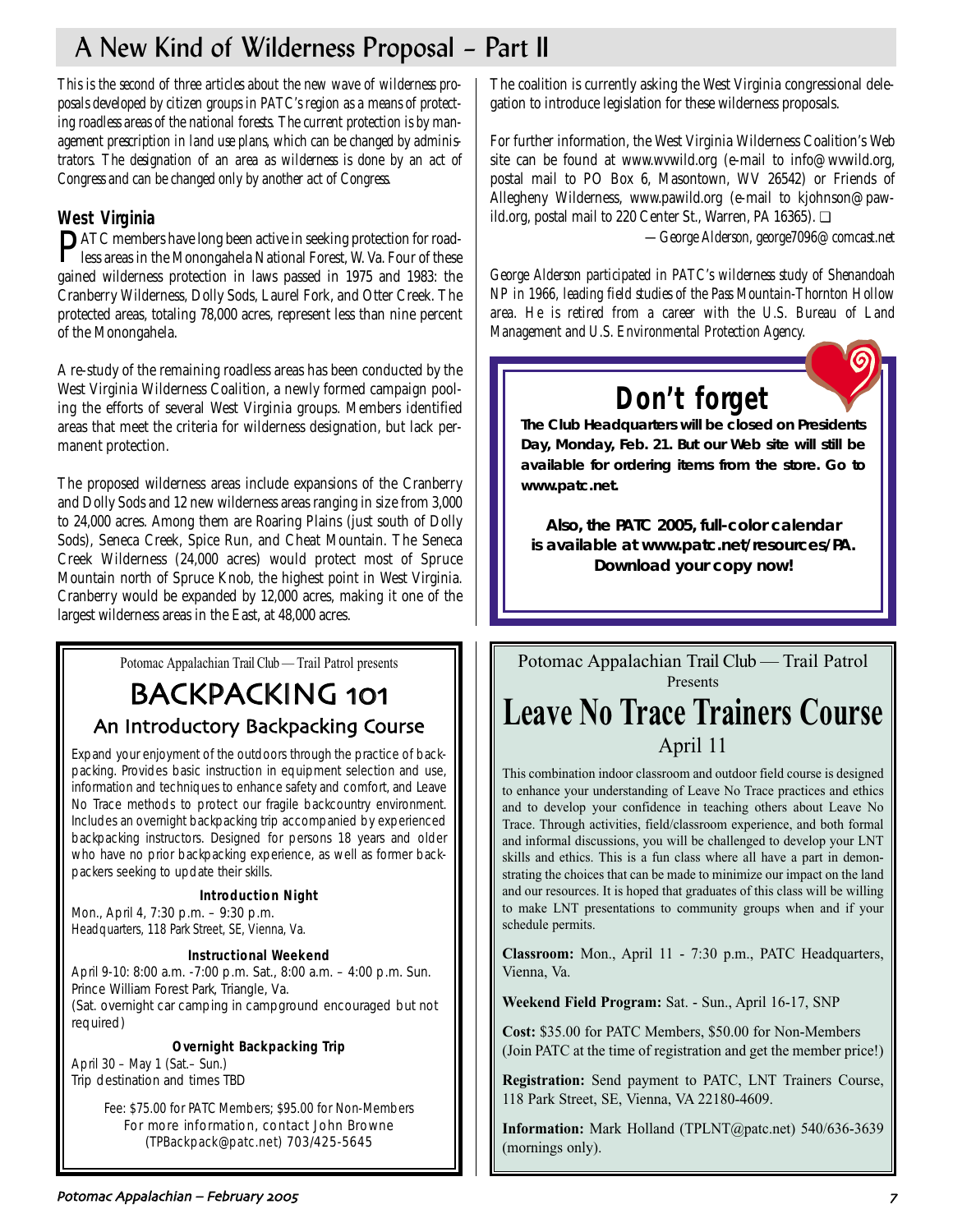### Charlottesville Chapter

The Charlottesville Chapter hikes every Saturday; summer, winter, and in between. Hikes are usually 8 to 10 miles. We usually maintain trails on the last Saturday of the month. Meet at Sprint parking lot, 2307 Hydraulic Road, at 9:00 a.m., with food and water for the day. The majority of hikes are in the south and central districts of SNP, with some in the north district and in George Washington National Forest. Our Chapter hikes are posted at www.patc.net/chapters/char/hikes.html. INFO: www.patc.net/chapters/char/hikes.html. Jere Bidwell 434/295-2143 or John Shannon 434/293-2953.

### North Chapter

The North Chapter of PATC conducts monthly trail work trips on the Maryland and Pennsylvania sections of the AT and on the Pennsylvania sections of the Tuscarora Trail. We also lead hikes on these and other trails. Maryland AT work trips are generally held on the first and third Saturdays – contact Nancy Hammond (mdtrail@yahoo.com) 301/739-0442 for information. Pennsylvania work trips are generally held on the AT on the first Saturday and on the Tuscarora on the third Saturday – contact Pete Brown (peter.brown4@worldnet.att.net) 410/343-1140. Pennsylvania AT work trips also include an optional Saturday evening dinner at the Gypsy Spring cabin. For information on upcoming hikes, contact Chris Firme (bncfirme@innernet.net) 717/765-4833. For general chapter information, contact chapter president Pete Brown or visit the North Chapter home page (www.patc.net/ chapters/north/).

#### Northern Shenandoah Valley Chapter

The Northern Shenandoah Valley Chapter sponsors hikes in national and state parks and forests in the Shenandoah Valley vicinity, open to the public, on a monthly basis except during the winter. Hikes are posted in the Forecast. Other activities are in the NSV Chapter Newsletter. For further information contact Lee Sheaffer, (thumpers@visuallink.com) 540/955-0736.

# **Chapters**

### Southern Shenandoah Valley Chapter

See www.ssvc.org or the one linked to the PATC Web site for descriptions of hikes and work trips. We usually hike in the southern and central districts of the SNP and in the GWNF. Contact the listed hike leader for information about a specific event, or contact Michael Seth 540/438-1301.

#### West Virginia Chapter

The West Virginia Chapter meets twice a year in March and September. The Chapter maintains a section of the Black Locust circuit trail in Gambrill State Park near Frederick, Md. Work trips and hikes are usually scheduled monthly from March through December. We also lead overnight weekend trips for day hikes or backpacking. All activities are listed in the PA Forecast. For further information contact Dave Jordahl (wvpatc@hotmail.com) 304/876-7062 (evenings) or 240/777-7741 (days).

#### Ski Touring Section

The Ski Touring Section has served since 1974 to introduce Washington area residents to crosscountry skiing and to provide cross-country skiing opportunities to experienced skiers. The Section sponsors winter weekend ski trips for all levels of skiers to nearby mountains in Maryland, West Virginia and Pennsylvania, as well as periodic social events year round. INFO: Bert Finkelstein (bertf@erols.com) 703/715-8534.

### Mountaineering Section

We're a diverse group of local Washington, DC area climbers. Young and old, male and female, crag rat, sport climber, and alpinist, active and armchair types – we all enjoy climbing in its many varieties. We also share common interests in promoting safe climbing, conserving the outdoors, developing new climbers' skills, representing the Washington area climbing community, and having fun! We provide instruction for those wanting to learn the basics – we're not a school, but we can get you started. We go climbing, either locally or further afield, nearly every weekend. In the winter we organize trips to the Ice Festivals in the Adirondacks and the White Mountains for beginning and advanced ice climbers. For further information contact Andy Britton, (tallandyb@aol.com) 703/622-1920, or Mack Muir (MackMuir@edisaurus.com).

#### PATC Hikes

PATC offers organized hikes appealing to the diverse interests of our members. There are K-9 Hikes, which invite you to bring your favorite dog; Family Hikes tailored to kids; Natural History Hikes stalking the fascinating but often elusive flora and fauna of the region; hikes featuring varying levels of difficulty with the Easy Hikers, In-Between Hikers, and Vigorous Hikers; Birding Hikes with experts to help sight and identify our avian neighbors; Historical Hikes tracking littleknown structures in Shenandoah National Park; Series Hikes tracing the entire length of the Tuscarora Trail or the trails of Pennsylvania, section by section; Backpacking Hikes traversing the tracts of West Virginia and Southern Virginia; hikes scheduled for weekends; ones scheduled for weekdays; Geology Hikes led by experts from the Smithsonian focused on the unique stratigraphy of our area; Mushroom Hikes with mycologists; Waterfall Hikes to beat the summer heat; and Outreach Hikes to get together with the members of area groups like the Sierra Club or the Congressional Hikers. That is just to name a few. Check out the Forecast calendar and hear updates on the weekly tape (703/242-0965).

### Other Clubs' Hikes

Capital (www.capitalhikingclub.org) and Wanderbirds (www.wanderbirds.org) hike on Saturdays and Sundays, traveling by bus and leaving from downtown, with suburban stops as well. Center Club, Northern Virginia Hiking Club and Sierra Club hike on both Saturdays and Sundays using carpools, which often leave from a suburban Metro stop. Schedules are available at PATC Headquarters and are published in area newspapers on Fridays. The schedule of West Virginia Highland Conservancy outings in the Monongahela National Forest and surrounding areas is on their web site at www.wvhighlands.org.

## KEY to Forecast Activities

All events are marked for easy identification. Late changes or cancellations are listed on the weekly information tape (703/242-0965), which is updated on Sunday evening for the following seven days. The Forecast can also be found on PATC's Web site at www.patc.net/activities/forecast.html.

- **\*** Hiking Trips
- \* Backpacking Trips
- $\mathcal{R}$  Trail Work Trips
- **i** Cabin/Shelter Work Trips
- **A** Ski Trips
- Special Events
- $\blacksquare$  Meetings
- $\varnothing$  Classes
- **X**<br>K9 Trail Blazers (dogs permitted)

Note to all hike leaders: Please ask nonmembers on your hike if they would like to join PATC, then get names and addresses so a club volunteer can send them information packets. Thanks!

Meetings

Meetings are held at PATC HQ, 118 Park Street, S.E., Vienna, Va., unless otherwise noted.

### New Members (PATC) – First Wednesday

7:30 p.m. Curious about the club? Want to learn more? The best way is to attend a New Members meeting (but you don't have to be new to qualify). Attend the meeting and find the mysteries of PATC revealed in full. Refreshments will be served. Directions to PATC: Take Rt. 123 into Vienna, Va., and turn east on Park St. (Rt.675) to 118 Park St. on your left. INFO: Jane Thompson 301/349-2496.

### Mountaineering Section – Second Wednesday

8:00 p.m. – We meet every month unless noted in the Forecast. INFO: Mack Muir (MackMuir@edisaurus.com) 703/960-1697 or PATC's Web site: www.patc.net/chapters/mtn\_sect.

### Shenandoah Mountain Rescue Group

Business meeting - Last Tuesday of each month, 7:30 p.m. INFO: Doug Sigman (join@smrg.org), 703/255-5034, or www.smrg.org.

### PATC Council – Second Tuesday Meetings

The council meets at 7:00 p.m. sharp. The PATC Council meets every month to conduct business of the club and once a year for a dinner meeting. All members are always welcome. Come see how we make decisions about your club. INFO: Wilson Riley (wriley@patc.net) 703/242-0693 x11.

### Trail Patrol – First Tuesday

7:30 p.m. Trail Patrol volunteers are PATC's goodwill trail ambassadors to the hiking public. They provide a visible, reassuring presence on the trails, and strive to educate the public on good hiking practices, minimum impact hiking, and camping ethics. Patrol members are trained in land navigation, emergency procedures, radio communications, and personal equipment. All Trail Patrol volunteers are also expected to become certified in a recognized basic first aid course. Some equipment and uniform items are provided upon completion of training. INFO: Holly Wheeler (trailpatrol@patc.net) 301/486-1598, or see our section in PATC's Web site: www.patc.net/ volunteer/trailpatrol.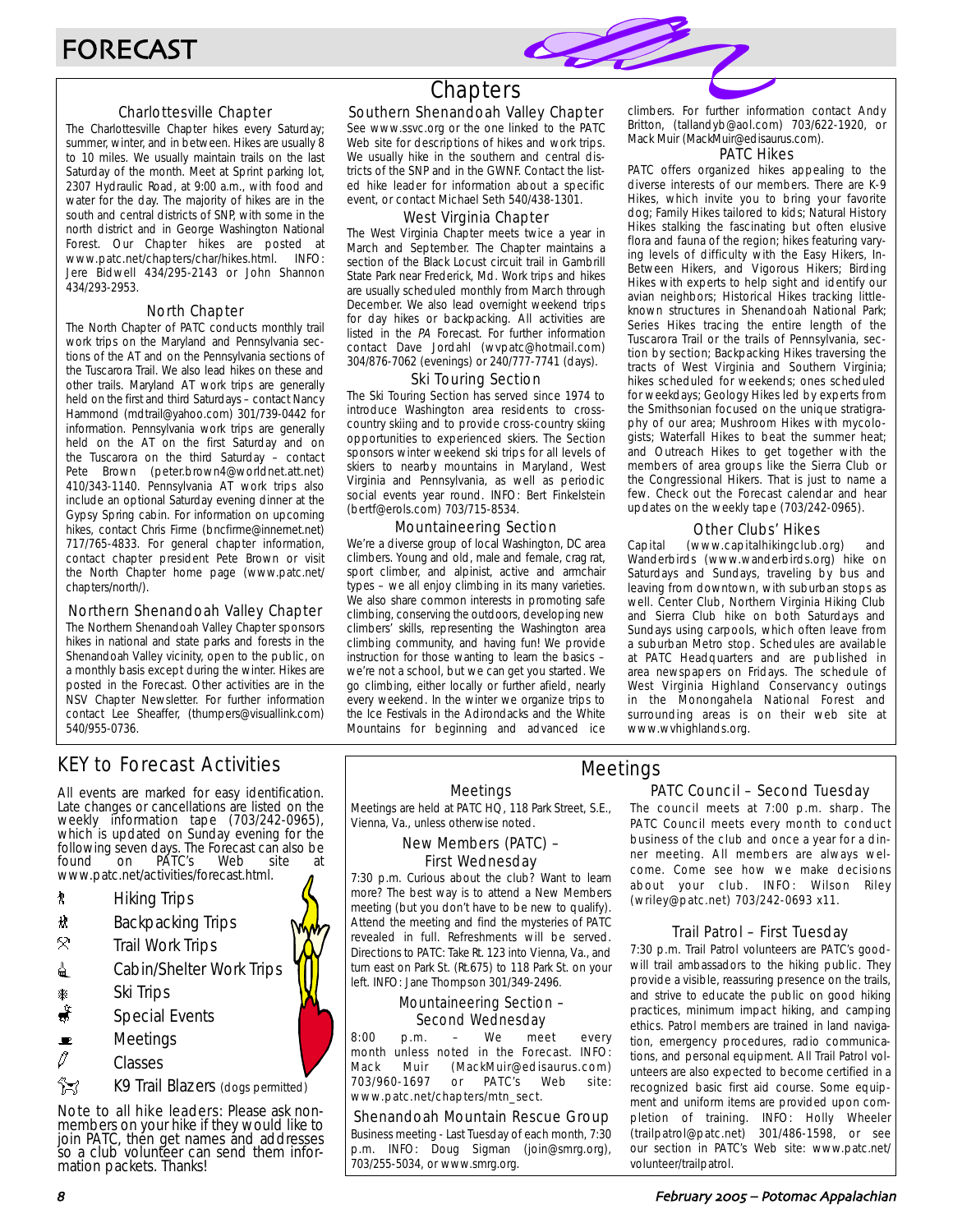# FORECAS

# **FFBRUARY**

### 1 (Tuesday)

#### DEADLINE – March Potomac Appalachian Material due to editors 5:00 p.m.

All items for the next issue of the newsletter due. Send Forecast events to PA-Forecast@patc.net and<br>all other articles to the editor at all other articles to the editor at lindashannonb@mac.com. NOTE: Do not send photos or articles to headquarters. E-mail for address.

# $\int$  (Tuesday)

#### CLASS – Southeast Asian Journeys (REI) Fairfax, VA

7:00 p.m. Join REI's adventure traveler and wilderness guide Ashby Robertson for a slideshow journey by raft, rock, and kayak through Southeast Asia. For the armchair traveler and those wanting to explore this part of the world. INFO: Mark Nelson (mnelson@rei.com) 703/379-9400.

#### 1 (Tuesday)  $\stackrel{\text{\normalsize in}}{=}$  HIKE – Family Hike Leesburg, VA

Come join us for a wonderful kid-friendly hike in Balls Bluff Regional Park, near Leesburg. This 1.5-mile circuit trail is barely jogging-stroller passable. We will hike along the perimeter trail, with views of the Potomac River, and down to the smallest national cemetery. INFO: Lauren Lang (at94L@netzero.com) 571/242-3950.

## 1 (Tuesday) ` HIKE – Vigorous Hikers Luray, VA

In George Washington National Forest, VA, we'll hike the Camp Roosevelt Loop. Enjoy Kennedy Peak, loop back on Stephen's Trail to Duncan Knob rock scramble; 15 miles and 3300 ft climb. INFO: Chris Nolen (chrishiker@erols.com) 301/469-8931.

# 1 (Tuesday)<br>■ MEETING – Trail Patrol, 7:30 p.m.

## 2 (Wednesday) a CLASS – Map and Compass Basics (REI) Bailey's Crossroads, VA

7:30 p.m. Get the skills to stay found! This introduction to map and compass will cover interpretation of map data and symbols, compass function, orienting map and compass, declination adjustment, and reading terrain features. Participants are encouraged to bring their own compasses. INFO: Mark Nelson (mnelson@rei.com) 703/379-9400.

## 2 (Wednesday) ` HIKE – Easy Hikers Washington, DC

The Easy Hikers will hike approx. 4 miles in Rock Creek Park. From Pierce Mill we will hike up the Melvin Hazen Trail to Connecticut Avenue then down the avenue to the National Zoo. After a couple of stops in the zoo and lunch in the Mane restaurant we will return via the Parkway Trail. Meet at Pierce Mill at 10:15 a.m. From the Beltway follow Connecticut Avenue inbound to Tilden St. NW. Turn left (east) on Tilden and go 0.5 miles to Mill parking area. Hike is canceled if DC Public Schools are closed due to inclement weather. INFO: Gary Abrecht (GAbrecht@AOL.com) 202/546-6089. Cell phone on day of hike: 202/365-2921.

## 2 (Wednesday) ` HIKE – Midweek Hikers Location to be determined

The PATC Midweek Hikers carpool each Wednesday from the Washington, DC area to various trailheads. Hikes are at a moderate pace and about 8 to 12 miles in length with varied elevations. Current information, including meeting place, time, leader's name and phone number, and a detailed description of the hike are available on the PATC Activities Recording: 703/242-0965.

2 (Wednesday)  $\mathbf{\dot{F}}$  MEETING - New Members (PATC), 7:30 p.m.

#### 4 - 6 (Friday - Sunday)  $\angle$  XC SKI TRIP – Easy Blackwater Falls, WV

This trip to Blackwater Falls is for people who have been on cross-country skis before, but would still consider themselves relative beginners. There will be a chance for you to practice your skills on relatively easy trails each morning with an option to attempt intermediate trails each afternoon. Cost is \$105. INFO: Jim Tomlin (jtomlin@helix.nih.gov) 301/402-4153 days.

#### 4 - 6 (Friday – Sunday) **K XC SKI TRIP – Laurel Highlands** Somerset, PA

Stay at Somerset, PA in the heart of the Laurel Highlands and ski at Laurel Ridge, Laurel Mountain, Kooser State Park and other nearby areas. There are trails for skiers at all abilities. Cost is \$45. INFO: Elliot Brumberger (elliotb@comcast.net) 301/977-9706.

## 5 (Saturday) . TRAIL WORK TRIP – Yankee Clippers Fayetteville, PA

Meet at US 30 and PA 233, at the parking lot for Caledonia State Park. Departure is at 9:00 a.m. sharp. INFO: Pete Brown (peter.brown4@worldnet.att.net) 410/343-1140.

## 5 - 6 (Saturday-Sunday) a CLASS – Wilderness First Aid (WSC) Alexandria, VA

A program of the Wilderness Safety Council, this eighteen-hour class includes classroom study, hands-on practice, and results in a two-year certification. The cost is \$160. INFO: Christopher Tate (http://wfa.net) 703/836-8905.

#### 8 (Tuesday)  $\hbar$  HIKE – Family Hike Rosslyn, VA

Join us for a 2-mile loop on Theodore Roosevelt Island that is on a jogging-stroller friendly and regular-stroller passable loop. Designed for families with kids under five, but all are welcome. INFO: Anne Regan (anne.c.regan@verizon.net) 703/689-3883.

## 8 (Tuesday) ` HIKE – Family Hike Thurmont, MD

Get away from the hustle and bustle in this beautiful 5,800-acre park. This out and back hike is 2.8 miles long, and is not jogging stroller passable. The trail has lots of short ups and downs and lots of rocks for the kids to climb on. INFO: Lauren Lang (at94L@netzero.com) 571/242-3950.



# 8 (Tuesday) ` HIKE – Vigorous Hikers

Great Falls, VA

Starting in Riverbend Park, we'll hike a 20-mile outand-back along the Potomac Heritage Trail upstream of Riverbend Park. Meet at Riverbend Park Nature Center, or as close to it as the entry gates will allow, at 8:30 a.m. INFO: Cliff Noyes (klyphord@aol.com) 540/373-8267.

8 (Tuesday) MEETING - PATC Council, 7:00 p.m.

#### 9 (Wednesday) ` HIKE – Easy Hikers Mt. Vernon, VA

Let's offer a February 2005 tribute to our country's first leader by marking the month when George Washington was born. We'll take a 6-mile hike along the Potomac River to his home. Meet at 10:15 a.m. in parking lot of Fort Hunt Park. Directions: Take George Washington Parkway south to Fort Hunt Park entrance. Turn right into park. Lunch will be in the fast food court at the Mount Vernon Inn. Group will return to starting point after lunch. No pets! INFO: Jim Flanigan (jflanigan@aol.com) 202/554-3775.

## 9 (Wednesday)

#### \* \''' \''' \''' \'''' \'''' \'''' \'''' \'''' \''' \''' \''' \''' \''' \''<br>\* HIKE - Midweek Hikers Location to be determined

See Feb. 2 event for more information.

### 9 (Wednesday)

MEETING - Mountaineering Section, 8:00 p.m.

### 11 - 13 (Friday – Sunday)

#### **K XC SKI TRIP - Blackwater Gorge** Blackwater Falls, WV

Stay at the rim of the Blackwater Gorge and ski out the door onto a network of trails, ranging from beginner to advanced levels, among spruce, laurel, and spectacular rhododendron. Ski at nearby Canaan Valley, Whitegrass, and Dolly Sods. Cost is \$100. INFO: Mary Vogel (maryvogel@yahoo.com) 202/547-7820.

#### 11 - 13 (Friday – Sunday) **K XC SKI TRIP – Laurel Highlands** Somerset, PA

Stay at Somerset, PA in the heart of the Laurel Highlands and ski at Laurel Ridge, Laurel Mountain, Kooser State Park and other nearby areas. There are trails for skiers at all abilities. Cost is \$45. INFO: Larry Doff (ldoff@juno.com) 703/615-3195.

### 12 (Saturday)

#### ` HIKE – North Chapter, Black/Annapolis Rocks Smithsburg, MD

We'll hike from Wolfsville Rd. to I-70/Rt. 40, a distance of 8.5 miles. This is a moderate hike. Elevation change 400 feet. We will be hiking the crest of a portion of the South Mountain in Maryland. After leaving Wolfsville Rd. we will be on a newly built section of the A.T. We will see views at Black Rock/Annapolis Rocks on this hike. INFO: (bncfirme@innernet.net) 717/794-2855 (after 6:00 p.m.).

#### 12 - 13 (Saturday - Sunday)  $\stackrel{1}{\equiv}$  CABIN WORK TRIP – Rosser Lamb Stanardsville, VA

We will be continuing our work on the Rosser Lamb House with an eye on getting the floor in the living room finished. There will be other jobs at the discretion of Park and Peg. INFO: Charlie Graf (cagraf@aol.com) 410/757 – 6053.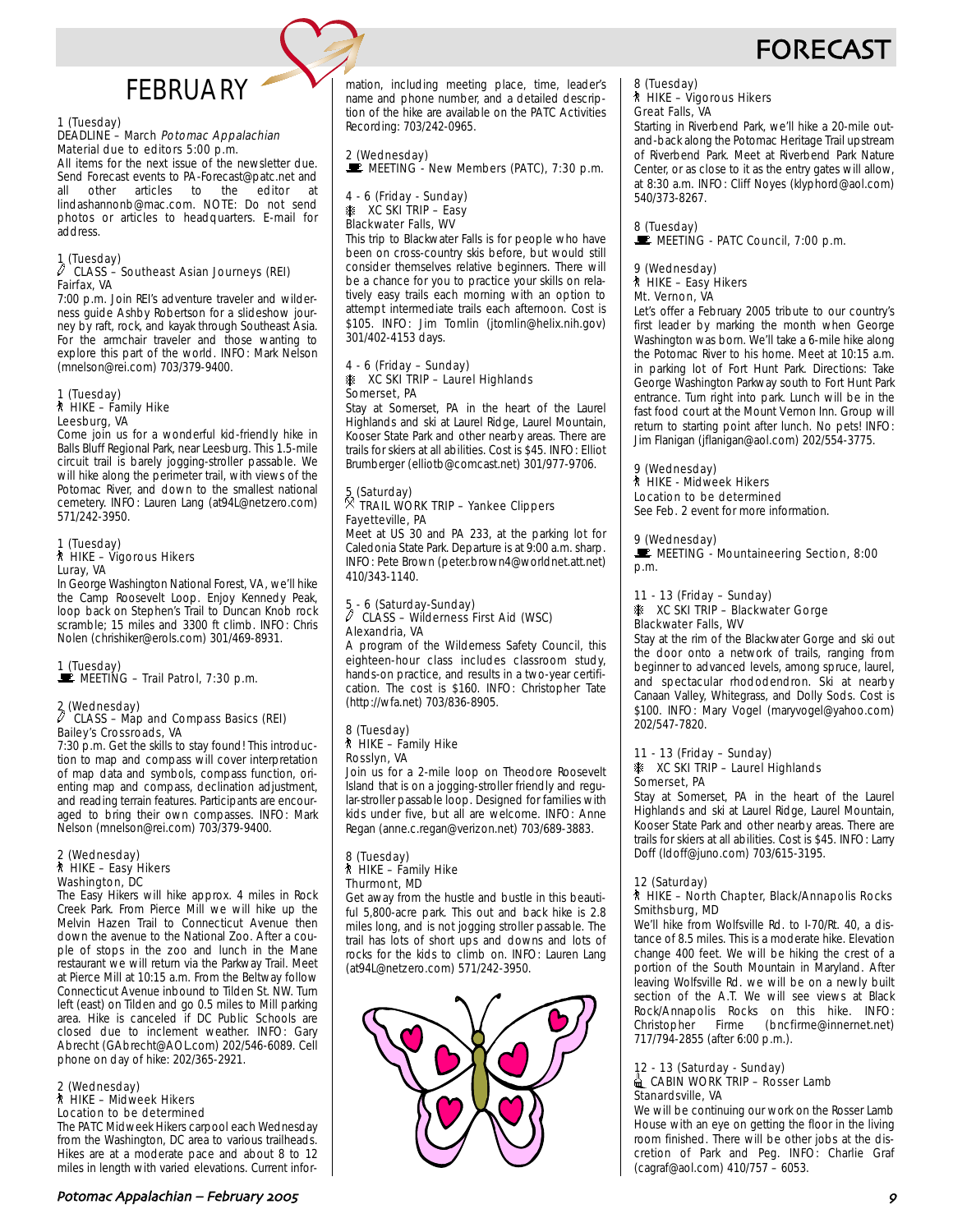

# FORECAST

## 12 - 13 (Saturday - Sunday) . TRAIL WORK TRIP – Cadillac Crew Gainesboro, VA

Feeling like a bit of fresh air? Join the Cadillac Crew on Shockeys Knob, west of Winchester, as we take a chance on the weather and locate the Brill Tract boundary. Clearing winter damage from nearby sections of the Tuscarora Trail is also on the agenda. Community dinner on Saturday night. Overnight at<br>
Brill Cabin. INFO: Trudy Thompson Thompson (going2home2@yahoo.com) 703/938-3973 or Jon Rindt (jkrindt@shentel.net) 540/635-6351.

#### 15 (Tuesday) ` HIKE – Family Hike Great Falls, VA

Bundle up your child(ren) and come get some fresh air in this beautiful park. This kid-friendly circuit hike will follow the Matildaville Trail out to Sandy Landing and return along the Carriage Road. This 2mile hike is jogging-stroller passable, with a few log stairs and roots to navigate. INFO: Lauren Lang (at94L@netzero.com) 571/242-3950.

### 15 (Tuesday)

## ` HIKE – Vigorous Hikers

Central District, Shenandoah National Park, VA Climb Cedar Run to Hawksbill then north to the Crescent Rock Trail to descend Whiteoak Canyon. 14 miles and 3500 ft climb. INFO: Chris Nolen (chrishiker@erols.com) 301/469-8931.

#### 16 (Wednesday) ` HIKE – Easy Hikers Brandywine, MD

A four-mile, easy circuit hike with optional two-mile extension in Cedarville State Forest. From beltway exit 7, south on MD route 5 (Branch Ave.) merging with US 301 after 10 miles. Stay in left lane for 1.8 miles, left at Cedarville Road. Go 2.4 miles to intersection with Bee Oak Road. Turn right, proceed 1 mile to meeting place outside forest office at 10:15 a.m. Entrance fee \$4.00 per car. Bring lunch and water. INFO: Paul Van Order 703/536-4378.

### 16 (Wednesday) ` HIKE – Midweek Hikers Location to be determined

See Feb. 2 event for more information.

#### 17 (Thursday) ` HIKE – In-Between Hikers Great Falls, VA

A moderately-paced 10-mile hike with a 5-mile option. From I-495, exit 44W onto Georgetown Pike for 4 miles to Old Dominion Drive. Turn right to park entrance. Fee is \$5.00 per car or National Park pass. Meet in front of Visitor Center. Starting time is 10:00 a.m. The hike will be canceled if schools in Fairfax County are closed for inclement weather. INFO: Ellen Glynn (jeg314@aol.com) 703/698-8740.

## 16 (Wednesday)<br>■ MEETING – West Virginia Chapter Gambrill State Park, Frederick, MD

7:00 p.m. at the Tea Room located at the High Knob Day Area of Gambrill State Park. INFO: Dave Jordahl (wvpatc@hotmail.com) 304/876-7062 (evenings) or 240/777-7741 (days).

#### 17 - 21 (Thursday – Monday) **K XC SKI TRIP – New Hampshire** North Conway, NH

Enjoy the mountain sights and three full days on the beautiful ski trails of New Hampshire in the Glen/ North Conway area of the state. Ski at the Jackson Ski Touring Center and the Bretton Woods Ski Touring Center. Cost is \$425 including air fare. INFO: Rob Swennes (robertswennes@hotmail.com) 703/532-6101.

#### 18 - 21 (Friday – Monday) **K XC SKI TRIP – Canaan Valley** Davis, WV

Stay at the modern Canaan Valley Resort and ski at Canaan Valley Park, Whitegrass Ski Touring Center, Dolly Sods Wilderness, and Blackwater Falls Park. Cost is \$210. INFO: Larry Doff (ldoff@juno.com) 703/615-3195.

#### 18 - 21 (Friday – Monday)  $\frac{12}{20}$  XC SKI TRIP – Ski Dance Weekend Jennerstown, PA

This trip has cross country skiing, sledding, dancing (contra and square dancing), and music making. We'll be staying at Camp Harmony in a beautiful rustic setting. Lodging is dormitory style, with 8 meals included. Cost is \$160, children \$75. INFO: Elliot (eliotapplestein@versizon.net) 301/984-6855.

#### 19 (Saturday) ` HIKE – Snowshoeing Monongahela NF, WV

Given up hiking for the winter? Snow is no reason to put those hiking poles away. Get those winter boots and parkas out and see a different part of the Monongahela National Forest, from snowshoes! Olson Tower is located near Backbone Mountain MD, which is between Thomas and Parsons, WV. This will be an 8-mile circuit with warm-up hot chocolate afterwards at the Blackwater Falls Lodge. If no snow is available, we will hike in the Olson Tower area. Snowshoe rentals are available at Whitegrass Ski-Touring Center. INFO: Susan Bly (sbly@shepherd.edu) 304/876-5177 (day) or 304/258-3319 (7:00 p.m. - 9:00 p.m.)

# 19 (Saturday) . TRAIL WORK TRIP – Yankee Clippers Tuscarora Trail, PA

INFO: Pete Brown (peter.brown4@worldnet.att.net) 410/343-1140.

#### 22 (Tuesday) ` HIKE – Family Hike Leesburg, VA

Come explore Red Rock Wilderness Regional Park, with views of the Potomac River. This kid-paced circuit hike is 1.5 miles long, and is not jogging-stroller passable. INFO: Lauren Lang (at94L@netzero.com) 571/242-3950.

#### 22 (Tuesday) ` HIKE – Vigorous Hikers Woodstock, VA

We'll hike Great North Mountain, GW National Forest, WV and VA from Waites Run north on the County Line Trail to the shelter, down to Wilson Cove Trail, looping around via Old Mail Path, Tuscarora Trail and Pond Run Trail. About 16 miles and 3600 ft. climb. INFO: Chris Nolen (chrishiker@erols.com) 301/469-8931.

### 22 (Tuesday)

**WEETING - Shenandoah Mountain Rescue** Group (Business meeting), 7:30 p.m.



## 23 (Wednesday) ` HIKE – Easy Hikers Clarksburg, MD

Meet outside Little Bennett Regional Park, Montgomery County, MD, at 10:15 a.m. Directions: I-270 North past Germantown. Exit at Route 121, Clarksburg Rd. Turn right at the end of the ramp. Cross over Frederick Road (Route 355), and continue on Rt. 121. Turn right into the trail parking lot opposite a dirt road named Hyattstown Mill Rd. We'll have lunch at Jasper's in Germantown. INFO: Margaret Chapman (MargtChapm@aol.com) 301/977-8988 or 301/869-9291.

#### 23 (Wednesday) ` HIKE - Midweek Hikers

Location to be determined See Feb. 2 event for more information.

#### 25 – 27 (Friday – Sunday)  $*$  XC SKI TRIP – Blackwater Falls Davis, WV

Stay at the rim of the Blackwater Gorge and ski out the door onto a network of trails, ranging from beginner to advanced levels, among spruce, laurel, and spectacular rhododendron. Ski at nearby Canaan Valley, Whitegrass, and Dolly Sods. Cost is \$105. INFO: Bob Leaf (robert.leaf@mail.va.gov) 301/977-6561.

#### 25 - 27 (Friday – Sunday)  $*$  XC SKI TRIP – Canaan Valley Harmon, WV

Stay at the Mountain Retreat near Canaan Valley and Whitegrass. Bring acoustical instruments for a Saturday evening jam session. Lodge has a fully equipped kitchen and large cozy living/dining area. Potluck dinner on Saturday. Cost is \$50. INFO: Elliot Brumberger (elliotb@comcast.net) 301/977-9706.

#### 26 (Saturday) ` HIKE – Natural History Hike South District, Shenandoah National Park, VA

Len Wheat, author of the PATC publication: The 18 Cabins of Old Rag; A Field Guide for Bushwhackers, joins Bob Pickett on another bushwhacking adventure along mountain road traces to find several cemeteries and old home sites around the Swift Run Gap area. INFO: Bob Pickett (pickett@us.net) 301/681-1511.

#### 26 (Saturday) ` HIKE – NSVC Winchester, VA

The Northern Shenandoah Valley Chapter will hike through historic Winchester, Va., visiting Civil War history sites. INFO: Betsy Fowler (betsy.fowler@ngc.com) 703/556-3655.

#### 26 - 27 (Saturday - Sunday)  $\triangleq$  CABIN WORK TRIP – Johns Rest Stanardsville, VA

Lots of little details to work on such as cabinets and door and window trim. This is a snug little cabin in a beautiful setting and we are making it even more attractive with the finishing touches we are putting on it. INFO: Charlie Graf (cagraf@aol.com) 410/757-6053.

#### 27 (Sunday) ` HIKE – Sunday Hikers Rushville, MD

We'll visit Blockhouse Point Conservation Park, on M-NCPPC land in Montgomery County, MD, to do a fairly strenuous 6-mile circuit. There will be superb views of the Potomac River for several miles. In case of icy trail conditions, we'll do an alternative hike along the C&O Towpath from the same starting point. INFO: Vince Ferrari (vincentferrari@ gmail.com) 301/249-2210.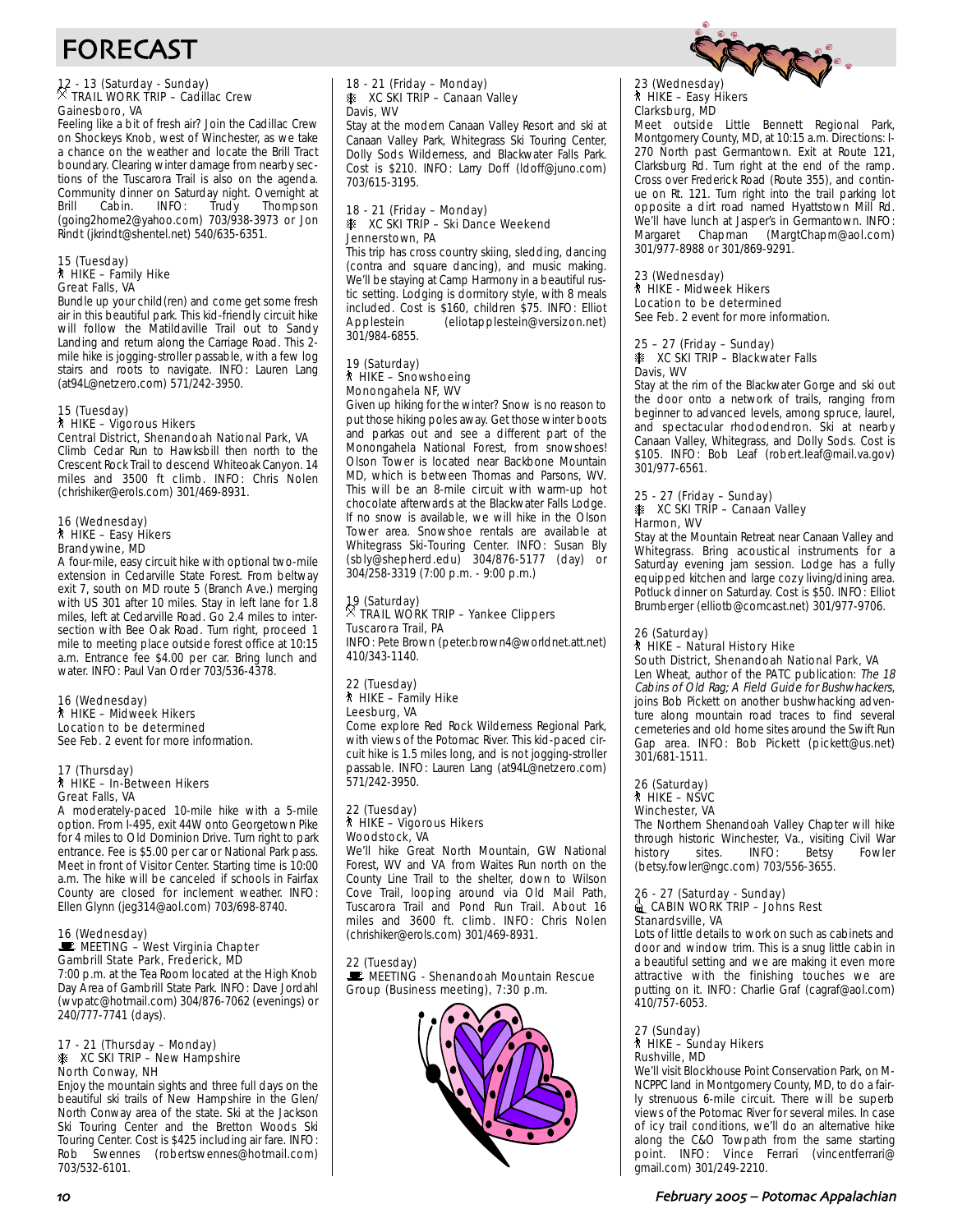

# FORECAST

## 26 – 3/6 (Saturday – Sunday) A XC SKI TRIP – Canada Montreal, Quebec

Stay at the Far Hills Inn in eastern Canada, one of the east's premier cross-country ski areas. Trip is available to skiers at all levels, even those who don't know how to ski. Far Hills has 95 km of groomed ski trails, 25 km groomed for skate skiing, and 50 km of backcountry skiing. Ski school available. Superb French Canadian meals included. Cost is \$1,300. INFO: Bert Finkelstein (nfinkels@csc.com) 703/715-8534.

# MARCH

#### 1 (Tuesday) DEADLINE – April Potomac Appalachian Material due to editors 5:00 p.m.

All items for the next issue of the newsletter due. Send Forecast events to PA-Forecast@patc.net and<br>all other articles to the editor at other articles to the editor at lindashannonb@mac.com. NOTE: Do not send photos or articles to headquarters. E-mail for address.

1 (Tuesday)<br>■ MEETING - Trail Patrol, 7:30 p.m.

#### 2 (Wednesday) ` HIKE – Easy Hikers Brookeville, MD

We'll meet at 10:15 a.m., and hike 5 easy miles in Blue Mash Park, in Montgomery Co., MD. Bring lunch and water. Restaurant option if the weather warrants it. Directions: Follow Georgia Avenue (Rt. 97) north through Brookeville. Turn left to remain on 97 at the stop sign in Brookeville. Shortly after the stop sign, turn left on Brookeville Road. Turn right on Zion Road at another stop sign. Turn left at the Blue Mash Park entrance and park on the right hand side. INFO:<br>Margaret Chapman (MargtChapm@aol.com) (MargtChapm@aol.com) 301/977-8988.

### 2 (Wednesday)

` HIKE - Midweek Hikers Location to be determined

See Feb. 2 event for more information.

2 (Wednesday) MEETING - New Members (PATC), 7:30 p.m.

## 5 (Saturday) . TRAIL WORK TRIP - Yankee Clippers Fayetteville, PA

Meet at US 30 and PA 233, at the parking lot for Caledonia State Park. Departure is at 9:00 a.m. sharp. INFO: Pete Brown (peter.brown4@worldnet.att.net) 410/343-1140.

## 5 - 6 (Saturday - Sunday) a CLASS - Hiker Leadership Training Vienna, VA

The Trail Patrol is hosting this two-day course, which uses classroom and hands-on instruction to teach participants the essential skills for leading safe, enjoyable hikes with minimal environmental impact. The topics to be covered include: Medical Emergencies, Planning, Personal Equipment, Leave No Trace, Leadership Skills, Standard Procedures, Emergency Procedures, and Navigation and Map Reading. INFO: Greg Howell (TPHLT@patc.net) 571/215-1412.

## 5 - 6 (Saturday - Sunday) a CLASS - Wilderness First Aid (WSC) Alexandria,VA

A program of the Wilderness Safety Council, this eighteen-hour class includes classroom study, hands-on practice, and results in a two-year certification. The cost is \$160. INFO: Christopher Tate (http://wfa.net) 703/836-8905.

# 8 (Tuesday)<br>WE MEETING - PATC Council, 7:00 p.m.

#### 9 (Wednesday) ` HIKE - Easy Hikers Burke, VA

Five level miles around Burke Lake. Meet at 10:15 a.m. From the Beltway, exit west onto Braddock Rd. At your leisure, move into the left-hand lane (excluding left turn lanes) and stay in this lane. In 1.9 mi. from the Beltway, the lane you are in becomes one of a pair of left-turn lanes onto Burke Lake Rd (Rt. 645). Stay with it and make the turn (don't worry about the misleading sign before the preceding left). Go 4.7 mi., then turn left onto Ox Rd. (Rt. 123). In 0.5 mi. (after passing the Golf Center), turn left into Burke Lake Park. Follow signs to the marina. Bring lunch and water. Phone leader if weather is questionable. INFO: Sue King 703/356-6659.

#### 9 (Wednesday) ` HIKE - Midweek Hikers

Location to be determined See Feb. 2 event for more information.

9 (Wednesday)  $\mathbb E$  MEETING - Mountaineering Section, 8:00 p.m.

## 12 (Saturday) . TRAIL WORK TRIP – Cadillac Crew Linden, VA

The Crew will open the Ovoka Farms AT relocation, between I-66 and Rt. 50. Activities will include finishing trail junction, reblazing old AT, and installing signs. The new trail network will provide open areas and views to the east. Bring water and a lunch for Saturday noon. Should only take a day so there are no overnight plans. INFO: Trudy Thompson (going2home2@yahoo.com) 703/938-3973 or Jon Rindt (jkrindt@shentel.net) 540/635-6351.

#### 12 - 13 (Saturday - Sunday) **4** CABIN WORK TRIP – Rosser Lamb Stanardsville, VA

We may be trying to restore the indoor paneling that was removed during the renovation. There is work to be done in the kitchen and lots of other little tasks that Park and Peg will come up with. INFO: Charlie Graf at (cagraf@aol.com) 410/757-6053.

#### 13 (Sunday) ` HIKE – North Chapter, AT Trail Hike Boonesboro, MD

Washington Monument/Lambs Knoll section. We'll hike from I-70/Rt. 40 to Crampton Gap/Gathland State Park, a distance of 12.3 miles. This is a difficult hike, with an elevation change of 800 feet. This section has the first monument built in honor of George Washington, our first president. We will also climb around Lambs Knoll with a view to the east of the Middletown Valley and the little town of Burkittsville to the southeast. We will hike south to Gathland State Park, home of a famous Civil War correspondent. INFO: Christopher Firme (bncfirme@ innernet.net) 717/794-2855 (after 6:00 p.m.).

## 13 (Sunday)<br>┆ HIKE – Civil War History Sharpsburg, MD

We'll do a moderate 10.5-mile hike on the historic Antietam Battlefield. The hike will feature all of the major points of the battle that took place here on September 17, 1862, known as the bloodiest single-day battle in American history. INFO: Vince Ferrari (vincentferrari@gmail.com) 301/249-2210.

16 (Wednesday) ` HIKE - Midweek Hikers Location to be determined See Feb. 2 event for more information.

#### 17 (Thursday) ` HIKE – In-Between Hikers Key Chain Circuit VA/DC

Celebrate St. Patrick's Day by hiking up the Potomac Heritage Trail to Chain Bridge, across the bridge, down the C&O Canal Towpath, and across Key Bridge to the departure point. About nine miles. Stretches will be muddy if weather has been wet. At the end there will be an optional foray into Georgetown to join any St. Patrick's Day revelers who may already have assembled. Meet at 10:00 a.m. on the Theodore Roosevelt Island parking lot, immediately off the northbound George Washington Parkway just north of the Theodore Roosevelt bridge (there is no access from the parkway southbound). Easy walk from Rosslyn Metro station. Bring lunch and water. Joint hike with Sierra<br>Club MWROP. INFO: Gary Abrecht Club MWROP. INFO: Gary Abrecht (GAbrecht@AOL.com) 202/546-6089.

#### 19 (Saturday) ` HIKE – Natural/Cultural History Hike North District, Shenandoah National Park, VA

Join Walt Smith and Bob Pickett to visit the home sites near Dickey Ridge Visitor's Center. We will hike the 1.5-mile (300' elevation change) Fox Hollow Loop interpretive circuit of the former Fox family homestead. After a lunch, we'll hike the three-mile Snead Farm/Dickey Hill loop (500' elevation change). Walt is the author of The Last Orchard, the story of the people who lived on Snead Farm. INFO: Bob Pickett (pickett@us.net) 301/681-1511.

## 19 (Saturday) . TRAIL WORK TRIP - Yankee Clippers Tuscarora Trail, PA

INFO: Pete Brown (peter.brown4@worldnet.att.net) 410/343-1140.

### 23 (Wednesday)

### **A** HIKE - Midweek Hikers

Location to be determined See Feb. 2 event for more information.

#### 26 - 27 (Saturday - Sunday)  $\triangleq$  CABIN WORK TRIP – Johns Rest Stanardsville, VA

More trim work this weekend and varnishing, and finishing work of all sorts. INFO: Charlie Graf (cagraf@aol.com) 410/757–6053.

## 26 – 27 (Saturday - Sunday)<br><sup>X</sup> TRAIL WORK TRIP – Cadillac Crew Front Royal, VA

The Crew will be repairing the tread and adding erosion control to a popular trail on the north end of East Massanutten Mountain. Bring water and a lunch for Saturday noon. Community dinner on Saturday night. Overnight at Rindt's house. INFO: Trudy Thompson (going2home2@yahoo.com) 703/938-3973 or Jon Rindt (jkrindt@shentel.net) 540/635-6351.

### 29 (Tuesday)

**WEETING - Shenandoah Mountain Rescue** Group (Business meeting), 7:30 p.m.

30 (Wednesday) **A** HIKE - Midweek Hikers Location to be determined See Feb. 2 event for more information.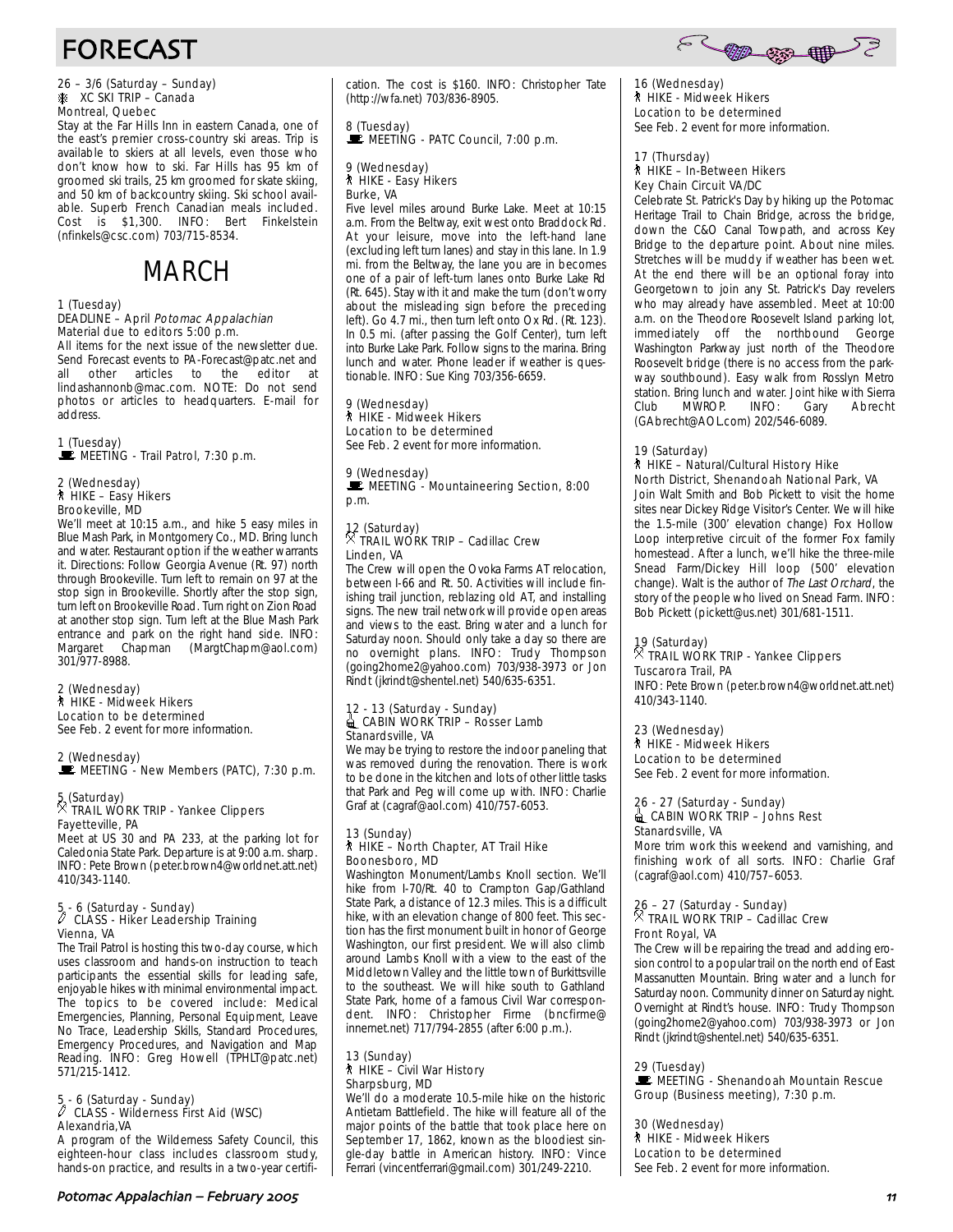# Bob Pickett's Appalachian Nature: Winter Opens Vistas to our Past

 $\bigodot$  has to offer is the ability to open up the green foliage draperies and get a good look at your surroundings. Perhaps most profound is the opportunity to follow old road traces in the park and allow them to take you back in time to when the last residents left their marks on the environment. Stove parts, wagon and carriage chassis, galvanized buckets and broken china, all relate to a way of life when man lived closely with the natural elements of nature.

Man has historically always been closely tied to the natural world, including geologically. In fact, one of the earliest known settlements in North America is in our area. Approximately 12,000 years ago, just south of Front Royal, a Paleo-Indian Clovis culture made a camp on the narrow floodplain near the confluence of Flint Run and the South Fork of the Shenandoah River, at what is now known as the Thunderbird site. At that time, with the recent Ice Age still in the process of releasing its grip, extensive grasslands and spruce dominated the valley, permanent snowcaps covered the peaks of Hawksbill and Stony Man, and mastodons roamed the valley. Evidence of at least one structure at Thunderbird is supported by the discovery of post molds, or circular earth discolorations where posts had been driven to support a framework. This is the earliest evidence of any type of structure on the North American continent.

## **A Source of Tools, Weapons**

These prehistoric Indians established a base camp at this site for several reasons. The Shenandoah River, entrenched in the soft Martinsburg shale formation, was a source of food, transportation, trading, and warring. The fertile valley was ideal for game. But, most important, it was where they could fashion tools and weapons from stone quarried from the jasper nodules found in the higher eastern bank within the older, yet more resistant, Edinburg and New Market limestones. Less than a mile upstream from the base camp was a hunting camp, now known as the Fifty site. Artifacts found in this area consist almost entirely of weapons and tools used to kill and butcher game and to process byproducts. A bog was located in the floodplain just below the Fifty site where animals were driven for the kill. The replacement of the spear by the more technologically advanced atlatl perhaps enabled the hunters to pierce the tough skin of the mastodon, adding it to their diet.

Native Americans became aware of the natural attributes of certain minerals for reasons beyond their flint knapping, or ornamentation, capabilities. Around 3000 BC, the use of the mineral steatite, or soapstone, was discovered to make the ideal cooking pot. You may be familiar with soapstone, used for chemical lab sinks in high school, because of its neutral reaction to various chemicals. Our grandparents were familiar with its use as foot warmers, stoves, griddles, and boot dryers. Soapstone was cut in large blocks and placed by wood fires, whence its heat-holding capacity enabled it to radiate heat for many hours after the fire had expired. Being closely related to talc, soapstone was relatively easy to carve into bowls, which would easily transfer its heat to cook foods without cracking. For the next 2,000 years (until the invention of kiln-fired clay pottery), the location and quarrying of soapstone had a profound affect on the village siting of Eastern North America.

Situated in Rock Creek, less than a mile and a half apart, are two Native American quarries, found in the 1890s by William Henry Holmes. Near the confluence of Piney Branch and Rock Creek, thousands of percussion-flakes of quartzite littered the site,byproducts of the process of creating stone projectile points, knives, and other tools. To the east, where Connecticut Ave. and the Bureau of Standards building exists, Holmes found a steatite quarry, with the shapes of incipient stone bowls clearly visible in the bedrock. These two quarries formed the basis of an industry that produced tools and implements that supported the lower Potomac River valley Native American populations for more than 2,000 years. In fact, it is very reasonable to imagine these people knapping crude tools from the quartzite site and traveling to the steatite quarry to rough out the soapstone for future bowls. The finished products would be traded with other tribes for copper from the Great Lakes region and gold and gems from North Carolina.

From the Gaspè Peninsula to Georgia, along the eastern flanks of the Appalachians, deposits of steatite can be found. Almost without exception, where steatite is found, a very closely related rock, serpentine, can be found. Both have similar origins. These rocks are metamorphosed igneous rocks from deep within the Earth's mantle, brought to the surface by tectonic plate movements. Steatite, a much softer rock than serpentine, has been subjected to a deep, underground hydrous, or watery, thus cooler environment.

## **Rocks Discourage Vegetation**

Serpentine outcrops have long been known to botanists for their unusual and sparse vegetation. Near Baltimore is the protected 2,000-acre serpentine barrens known as Soldier's Delight. Here, due to the high levels of iron, magnesium, nickel, chromium, and cobalt, and conversely low levels of nitrogen, phosphorous, and potassium, vegetation is severely restricted. In addition to the chemical deficiencies, the structure of the soil is unfavorable to plant growth, being coarse and shallow, thus precluding moisture retention. In such a limiting environment, botanists search for rare endemic plants that find such edaphic conditions tolerable. The first description of the serpentine barrens was made by the famous botanist John Bartram in 1760.

To the Native Americans, these sparsely vegetated areas were known for briars and rabbits. Able to support only pitch pines and blackjack oaks, the early farmers found the land unsuitable for crops and not even adequate for pasturage or timber, so the barrens have remained relatively untouched by humans. The exceptions to this are the few chromite and magnesite mines that had only short-lived economic success, and the asbestos mines, a fibrous form of serpentine, most notably from the Belvidere Mines of northern Vermont.

Soapstone quarries have played a role in our lives in ways we might not have expected. The entrance footsteps to Independence Hall in Philadelphia are made of soapstone. After two hundred years of foot traffic, the worn steps were replaced a few years ago by soapstone quarried from the Alberene quarries at Schuyler, Va. The mantels in the White House were also replaced by Harry Truman with black steatite from the Schuyler quarries.

In fact, wood used for the boilers at the Alberene plant was cut and supplied by Colonel Earl Hamner, the father of Earl Hamner Jr., the creator of "The Waltons." The grandfather character in the TV series was based on the Colonel, except they'd changed it so he carved wood instead of cutting cordwood. ❏

*—Bob Pickett*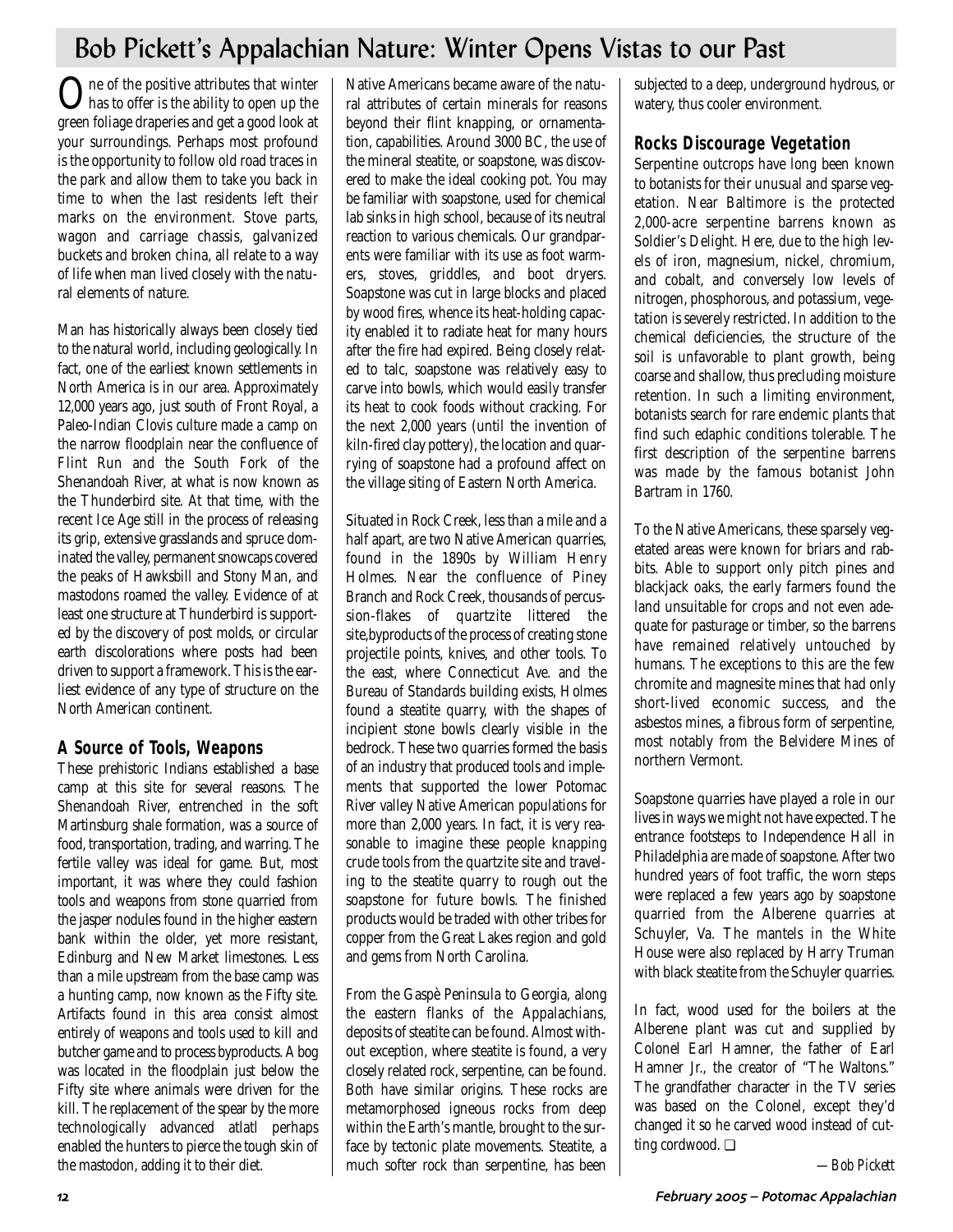# TRAILHEAD

December had some winds and cold snaps, but we have managed to dodge the snow and ice temporarily. I'm not sure what the rest of winter has in store for us, but for now access to trails is not a problem. Although most trail maintenance is over for the winter, there is always the opportunity to remove blowdowns and litter from the trails. You know they are out there.

## **Trails Activity Schedule**

In response to requests, the trails 2005 activity schedule is being republished. The Sept. 14 district manager meeting has been changed to Sept. 28 due to a conflict.

*Summer Trail Crews:* Beginning in May, brave and hardy volunteers are urged to sign up for a week in the woods full of companionship, hard work, sweat, and fun. The SNP crews will be based out of the Pinnacles Research Station, while the Massarock Crew base has yet to be determined. Do take advantage of this opportunity to become a skilled trail worker by completing the sign-up form on the PATC Web site. We need your help and enthusiasm.

*Overseer Workshops:* For newly appointed trail overseers or those interested in becoming trail overseers, two weekend workshops are scheduled for this year in the SNP. These workshops are designed to cover trail maintenance basics and are a great way to meet other volunteers.

*Chainsaw Training:* Two chainsaw classes are scheduled for this year, with the potential for additional classes. Classes are limited to 15, so priority is being given to sawyers needing to recertify. New sawyers may have to wait for openings. In accordance with recent agreements, sawyers will need to be trained in first aid and CPR. PATC is working to establish its own instructional programs in first aid and CPR. Currently, ATC is working to set up a program to reimburse \$65 of training costs for certified sawyers who get training on their own. More information should soon be available at the ATC Web site (www.appalachiantrail.org/protect/steward/training.html).

### **January**

29 (Sat.) - SNP-PATC meeting in Vienna. SNP PATC DMs attend.

### **February**

26 (Sat.) - FS-PATC meeting in Edinburgh. GWNF PATC DMs attend.

**March**

23 (Wed.) - Spring DM meeting in Vienna. All PATC DMs attend.

## **April**

23-24 - Chainsaw Class SNP Pinnacles. Priority will be given to those experienced saw operators whose certification is about to run out.

**May**

2-6 - SNP SD Summer Crew

- 10-13 SNP CD Summer Crew
- 14-15 Chainsaw Class, ATC Greenbriar State Park, MD 16-20 - SNP ND Summer Crew

**June** 4-5 – SNP Central District overseer workshop 5-10 - Massarock Summer Crew 12-17 - Massarock Summer Crew



Members of Cadillac Crew rebuilding a section of the rock wall behind Highacre House in Harpers Ferry, W. Va.

### **August**

15-19 - SNP SD Summer Crew 22-26 - SNP CD Summer Crew 29 Aug. - 2 Sept. - SNP ND Summer Crew

### **September**

11-16 - Massarock Crew

- 18-23 Massarock Crew
- 17-18 SNP North District Overseer Workshop
- 28 (Wed.) Fall DM meeting in Vienna

### **October**

6-10 – ATC Mid-Atlantic Crew at Pinnacles

## **A Day In The Life Of Maintainers**

On a lovely sunny but quite windy and somewhat chilly weekday in December, Dick Dugan, Peter Harris, Stephen Osbrach, and Jim Tomlin tackled a series of blowdowns on Piney Branch and Pole Bridge Link trails in the North District of SNP. After what seemed like a Seattle winter's worth of gloomy drizzly days, the crew was treated to bright sunshine for a refreshing day in the mountains. The park was practically deserted otherwise, except for the lady ranger who welcomed us heartily at the entrance station at Panorama, thanking us for coming out to work.

The highlights of the trip were 1.) successfully removing all trail obstacles we encountered, with both crosscut saw (in the Wilderness area) and chainsaw (in the non-Wilderness); 2.) having a new blowdown occur a few yards away while we were engaged in removing an existing one (now that is a feeling we would rather never have again); and 3.) seeing the largest, fattest black bear (who "rippled" as he/she ran away) of the season on Piney Branch Trail. This settled the preouting ponderings: whether all black bears were already sacked out for the winter by Dec. 13.

### See Trailhead, page 14

## Potomac Appalachian – February ,../ 61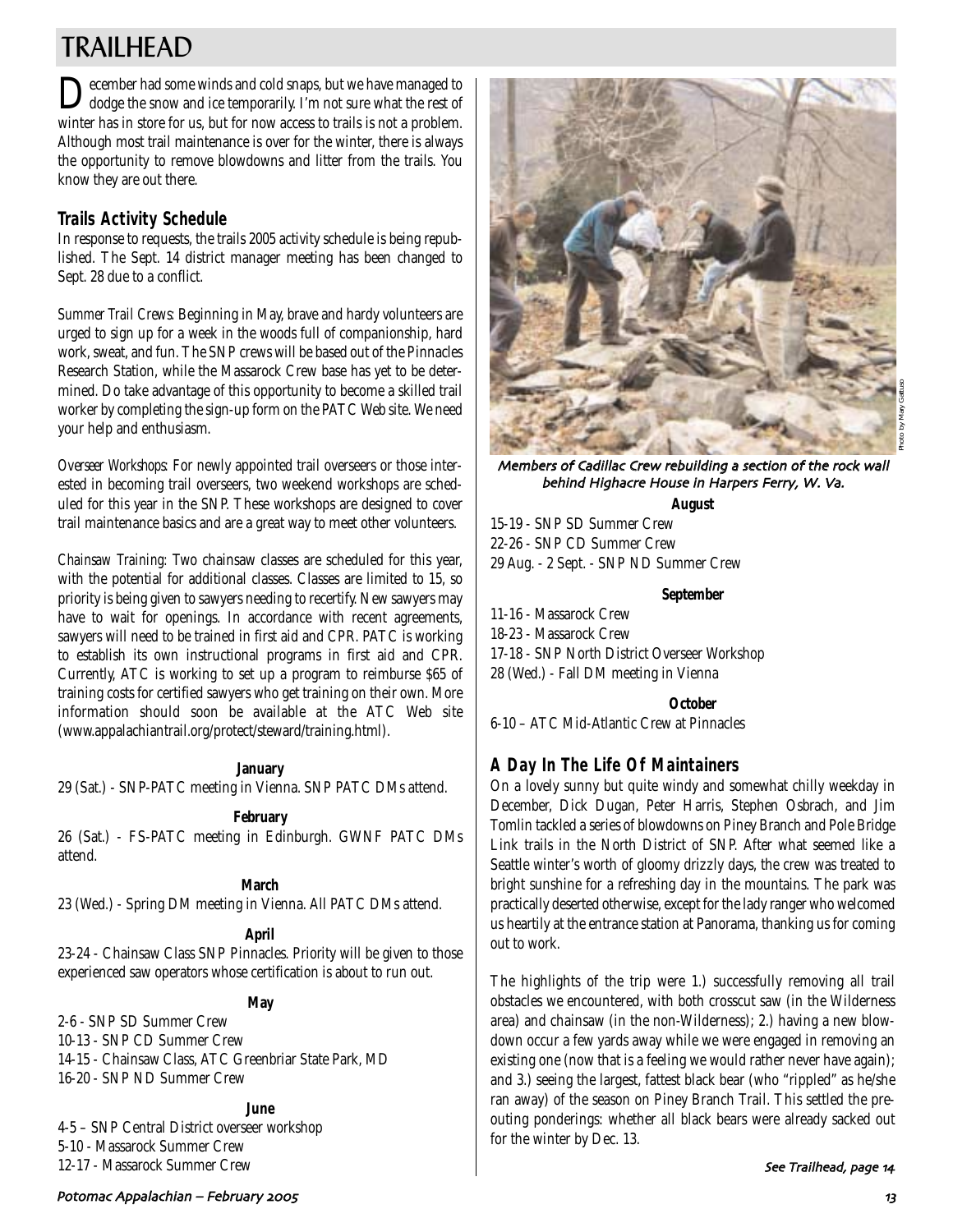### Trailhead, from page 13

One particular blowdown removal was bittersweet for Peter. A living tree, which had become horizontal at eight feet over the trail but continued to live and sprout vertically for several years, had recently suffered the ignominy of having a dead blowdown fall directly on top of it, dropping it to a height that was within our concern. After several minutes of discussion, including Peter's remarks about having gotten to "know" that particular odd tree over the trail, Dick made the Executive Decision to take care of it rather than leaving it.

With two springpoles and two stacked trees, it made for an interesting sawing puzzle. Our excitement was enhanced by the loud crashing of an unrelated but extremely close-by new blowdown that occurred while we were working on the first one. We all practiced "synchronized cringing" while the crash took place. Luckily no one was affected, and the new blowdown did not cross the tread. Probably a good reminder that when working on one trail impediment, always be sure to take notice of any other pending hazards, related or unrelated.

As we hiked out in the mid-afternoon, a light snow began to fall, giving the park a special holiday appearance. Thanks to Dick, Peter, and Stephen for another rewarding day. *—Jim Tomlin*

## **Blue and White Crew Starts in March**

The Blue and White Crew '05 season will commence in March. The first trip will be a "sweep" of the SNP Central District AT, cutting over-winter deadfall. The crew will be staying with the Falk family at their home near Madison, Va. The Blue and White '05 schedule is posted at www.blueandwhitecrew.org.

The crew will once again host an Overseer Workshop this year. The workshop is scheduled for the first weekend of June. Workshop details and a registration form will be posted on the crew's Web site as the date approaches. If you're interested in attending, you can also contact Kerry Snow at kerry@trailcrews.net.

## **Year-End Trip**

An energetic crew got a head start on its New Year's Eve festivities with a day of cutting blowdowns in SNP's North District. Led by ND Side Trails District Manager Dick Dugan, crew members Jim Tomlin, Dave Nebhut, Dave's daughter Hillary, and her friend Emily Cook got in a final day of trail work for 2004. Their early arrival was rewarded just before they pulled into Piney River Ranger Station, when Emily spotted two bears. A vigorous walk down Tuscarora-Overall Run Trail to a blowdown near its junction with the Matthews Arm Trail dissipated the morning chill, and the bright sun had the crew shedding layers as they made the climb up Matthews Arm Trail. The outer lay-

Tails from the Woods by George Walters "DEAR PATC, WE ARE WRITING TO PROTEST YOUR<br>Policy on PETS IN THE CABIN...ESPECIAlly CATS!" ers went back on as they stopped for lunch at the deserted campground. With the skies clear, and 2005 still 11 hours in the future, the crew decided to see what Elkwallow Trail had for them. As usual, it didn't disappoint, and they cut a half-dozen blowdowns and dragged countless limbs off the trail. All in all, a great way to end the year.

## **Highacre Christmas**

Good food and companionship highlighted the Cadillac Crew's annual work trip to Highacre house in Harpers Ferry. The crew's Friday night chore was to put up the traditional Christmas decorations so that a festive mood was established. The rest of the weekend the crew assisted Highacre head overseer Ben Mayock and Carol Niedzialek in accomplishing a number of small projects inside the house and some major yard work outside. Outside tasks included clearing hazardous trees along the rock wall separating Orville Crowder Grove from the cemetery (at the request of the cemetery caretaker), rebuilding a section of the rock wall behind Highacre, and removing brush from the side and front yards. Unlike last year when the crew awoke Sunday morning to four inches of ice and snow, departing via Highacre's steep driveway was not an extreme sport.

Please send any interesting tale, technical advice, individual or group accomplishments, and trail maintenance questions to Trailhead, c/o Jon Rindt, 621 Skyline Forest Dr., Front Royal, VA 22630 or to jkrindt@shentel.net. ❏



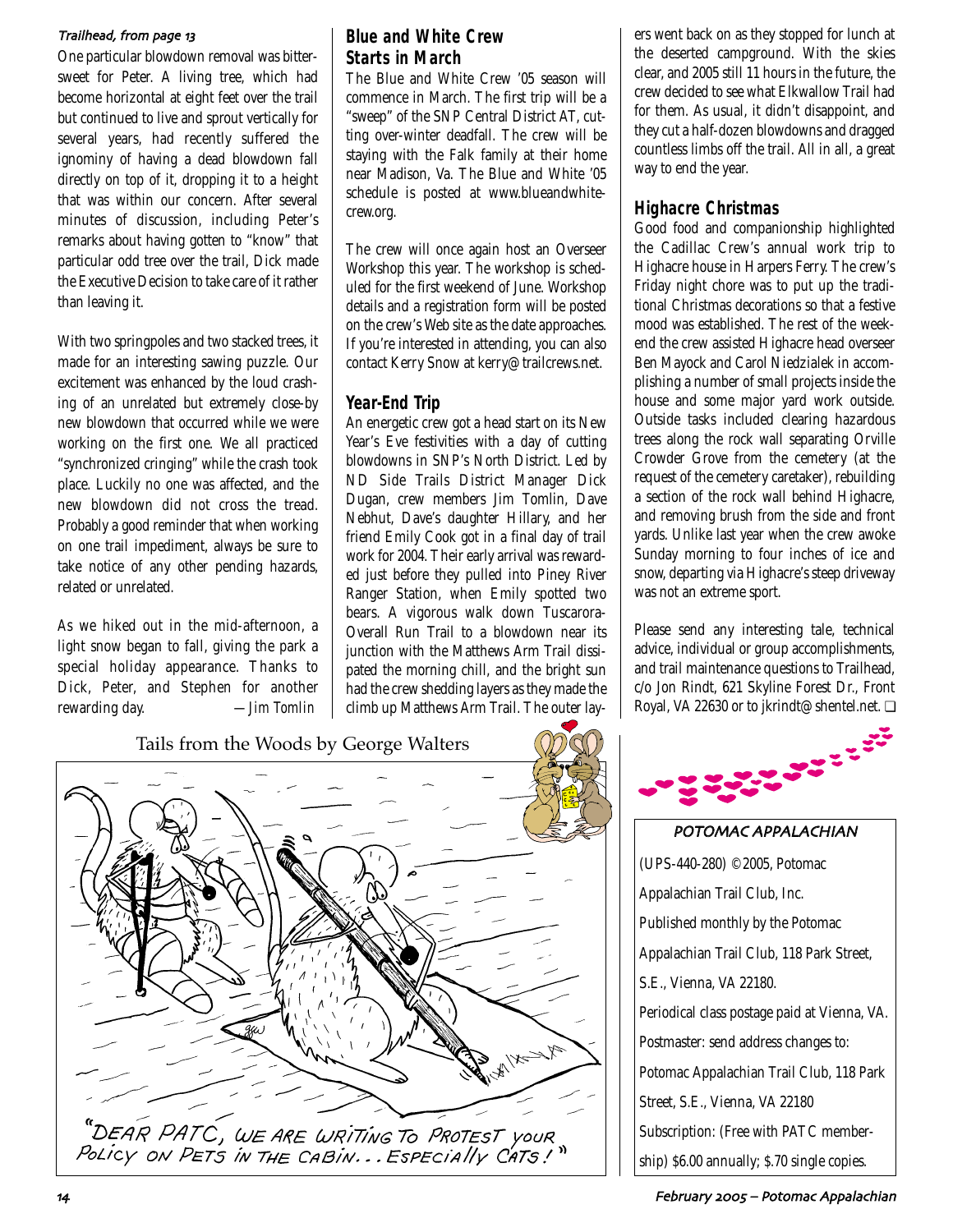# VOLUNTEER OPPORTUNITIES

## HEADQUARTERS COMMITTEE

**WANTED: CHAIR AND MEMBERS FOR HEADQUARTERS COMMITTEE.** Ideal candidates include people with experience in commercial construction, office planning, or building maintenance. Contact Mel Merritt, PATC Supervisor of Facilities, (nanmelmerritt@comcast.net) 410/703-6372.

## WATER-QUALITY MONITORING PROJECT

PATC owns 35 parcels of land that are five acres or larger in size. As part of the Forest Management Plans for these tracts, biological inventories are being conducted. Such inventories will include water-quality monitoring of the perennial streams. This monitoring will consist of netting bottom-dwelling larvae and insects and using standard field guides to determine their identity. From this, water quality can easily be deduced.

The club needs volunteer monitors interested in participating in these studies. Training will be provided through the Audubon Naturalist Society, and all materials will be supplied. It is anticipated that volunteers will be organized in teams and should expect to spend two days in each the spring and summer conducting the stream collections and identification.

If you are interested in learning about the water-quality monitoring program, training can be undertaken at various times during the late winter months. You are welcome to participate in the training and then decide if you want to join the monitoring team. For more information, please contact Bob Pickett, club naturalist, (pickett@us.net) 301/681-1511.

## TRAIL OVERSEER DISCOUNTS

PATC OVERSEERS GET DIS-COUNTS from the following merchants who support our volunteer programs: Blue Ridge Mountain Sports (Charlottesville, Tidewater) – 20%, Hudson Trail Outfitters (Metro D.C.) – 15%, The Trail House (Frederick, Md.) – 15%, Casual Adventures (Arlington, Va.) – 10%, Campmor (mail order via PATC HQ) – 10%, Weasel Creek Outfitters in Front Royal – 10%, and The Outfitter at Harpers Ferry – 15%. Check the back page of the PA for the latest trail, cabin, and shelter overseer opportunities. All PATC members receive a 10% discount from Blue Ridge Mountain Sports. Be sure to have your membership ID or overseer ID ready when you shop.

# HIKING PARTNERSHIPS

LLAMA TREK IN WYOMING. Anyone interested in participating in advance planning for a weeklong hike in July or early August, 2005 into the Wind River Mountains west of Lander, WY, using Llamas to transport our trail gear, please contact Dave Appel (dwappel@juno.com). Lander Llamas will outfit the group with tents and sleeping bags, transport essential personal gear, and provide all trail meals, making this hike practical for PATC members flying to Lander.

LOOKING FOR SOME WOMEN TO HIKE WITH: Are you interested in hiking sections of the AT – mostly by slackpacking, dayhiking, and occasional overnight? I've finished about half. Let's compare notes. INFO: Stacy (dslabare@corlink.com) 304/358-3154.



Notices are published free of charge for PATC members only. PATC cannot vouch for any of the advertised items. No commercial advertisement or personal notices unrelated to hiking will be accepted. Deadline for inclusion is the first day of the month preceding issuance of the newsletter. Notices will be run for three months, at the discretion of the editor, unless we are otherwise advised. ❏

# FREE TO GOOD HOME

FREE FIREWOOD for the asking. A pickup truck full of cut and seasoned (by this fall) wood is available on a first-come, first-served basis. Kindling also available. Must get rid of it quickly. Please call Bernie Morgan at 301/864-1324.

Need some boots? Have an extra tent? Looking for a hiking buddy? The Swap Meet might be just the place to start your search. Send your queries to PA@PATC.net.